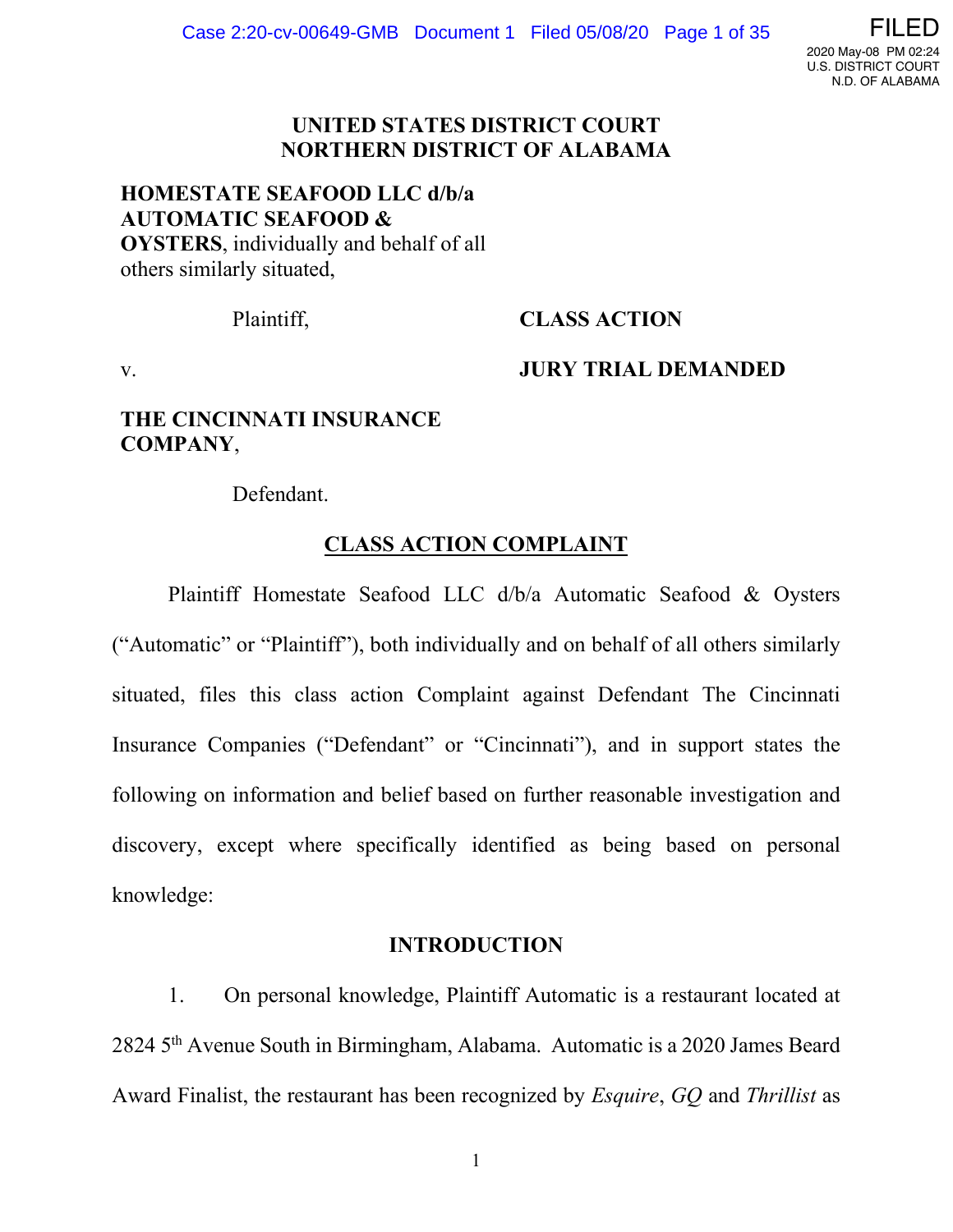### Case 2:20-cv-00649-GMB Document 1 Filed 05/08/20 Page 2 of 35

a Best New Restaurant in America for 2019, and *Southern Living* named it a "Best Restaurant" in the South.

2. To protect the restaurant and the income from operation of the restaurant, Automatic purchased a general liability policy issued by Defendant with policy number ECP 052 79 23 (the "Policy").

3. The Policy was issued by Defendant The Cincinnati Insurance Companies. Under the Policy, Cincinnati is responsible for receiving and managing claims and loss notices, responding to questions about insurance and coverage, and receiving process served on Cincinnati's designated agent, among other things.

4. The Policy is a bilateral contract: Plaintiff agreed to pay monthly premiums to Defendant, in exchange for Defendant's promises of coverage for certain losses.

5. Among other types of coverage, the Policy protects Plaintiff against a loss of business income due to a Suspension of the restaurant's operations. This type of coverage is often referred to as business interruption coverage.

6. The Policy also provides "Extra Expense" coverage, under which Defendant promised to pay expenses incurred to minimize the Suspension of business. Additionally, the Policy provides "Civil Authority" coverage, under which Defendant promised to pay for loss of business income caused by the action of a civil authority prohibiting access to the restaurant.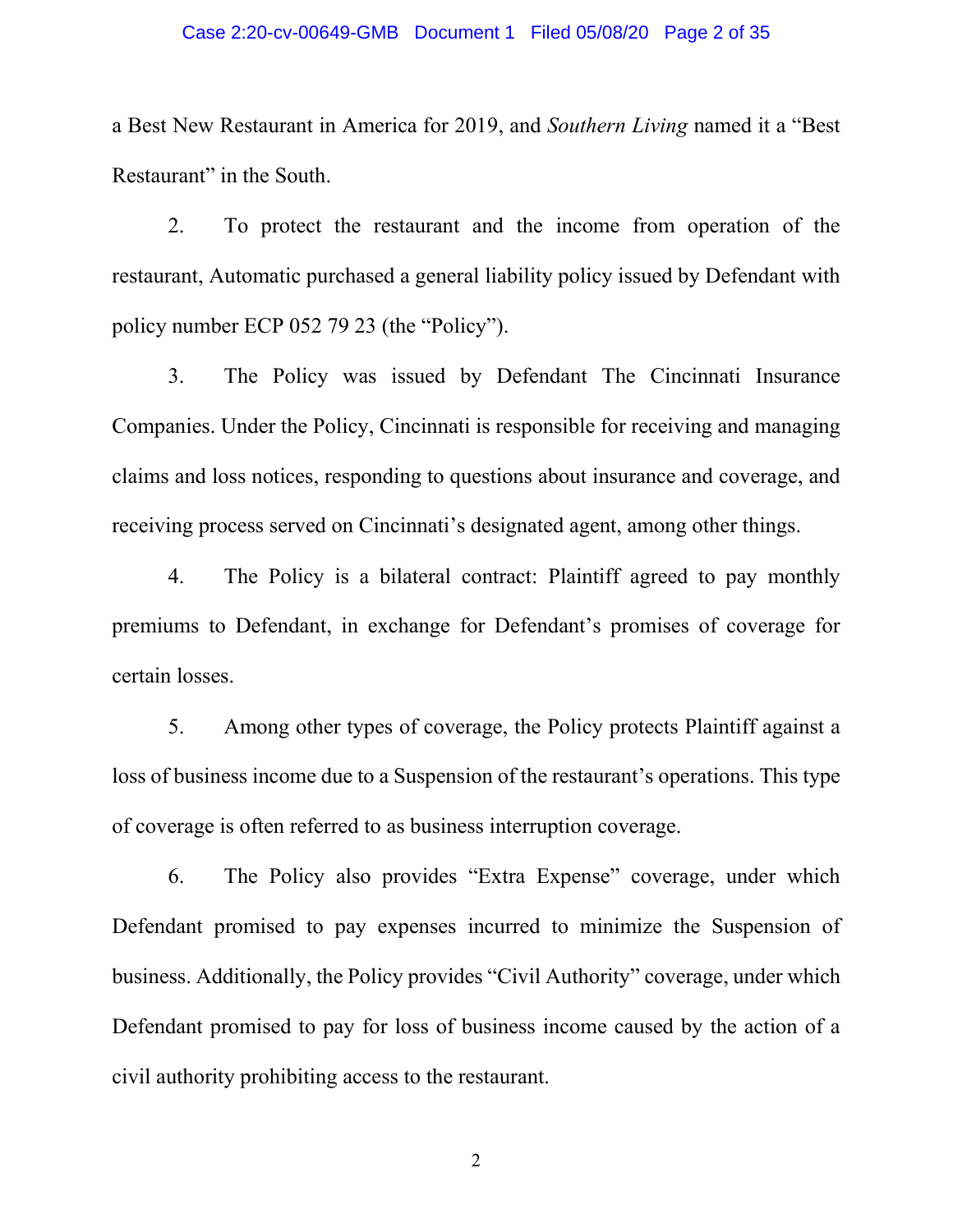#### Case 2:20-cv-00649-GMB Document 1 Filed 05/08/20 Page 3 of 35

7. Plaintiff duly complied with its obligations under the Policy, and paid the requisite premiums.

8. Beginning in March 2020, Plaintiff was forced to suspend business operations at the restaurant due to risk of infection of COVID-19 and/or actions of civil authorities prohibiting access to and occupancy of the restaurant. This Suspension, which is ongoing, has caused Plaintiff to suffer significant losses and incur significant expenses.

9. Under the Policy, Defendant promised to cover these losses and expenses, and is obligated to pay for them. But in blatant breach of its contractual obligations, Defendant has failed to pay for these losses and expenses.

10. According to published reports, Defendant has failed to pay for similar losses and expenses of other insureds holding policies that are, in all material respects, identical.

## **THE PARTIES**

11. On personal knowledge, Plaintiff Homestate Seafood LLC is an Alabama limited liability corporation organized to business and doing business as Automatic Seafood  $&$  Oysters. This restaurant is located at 2824  $5<sup>th</sup>$  Avenue South in Birmingham, Alabama. Plaintiff Homestate Seafood LLC leases the space that houses the restaurant.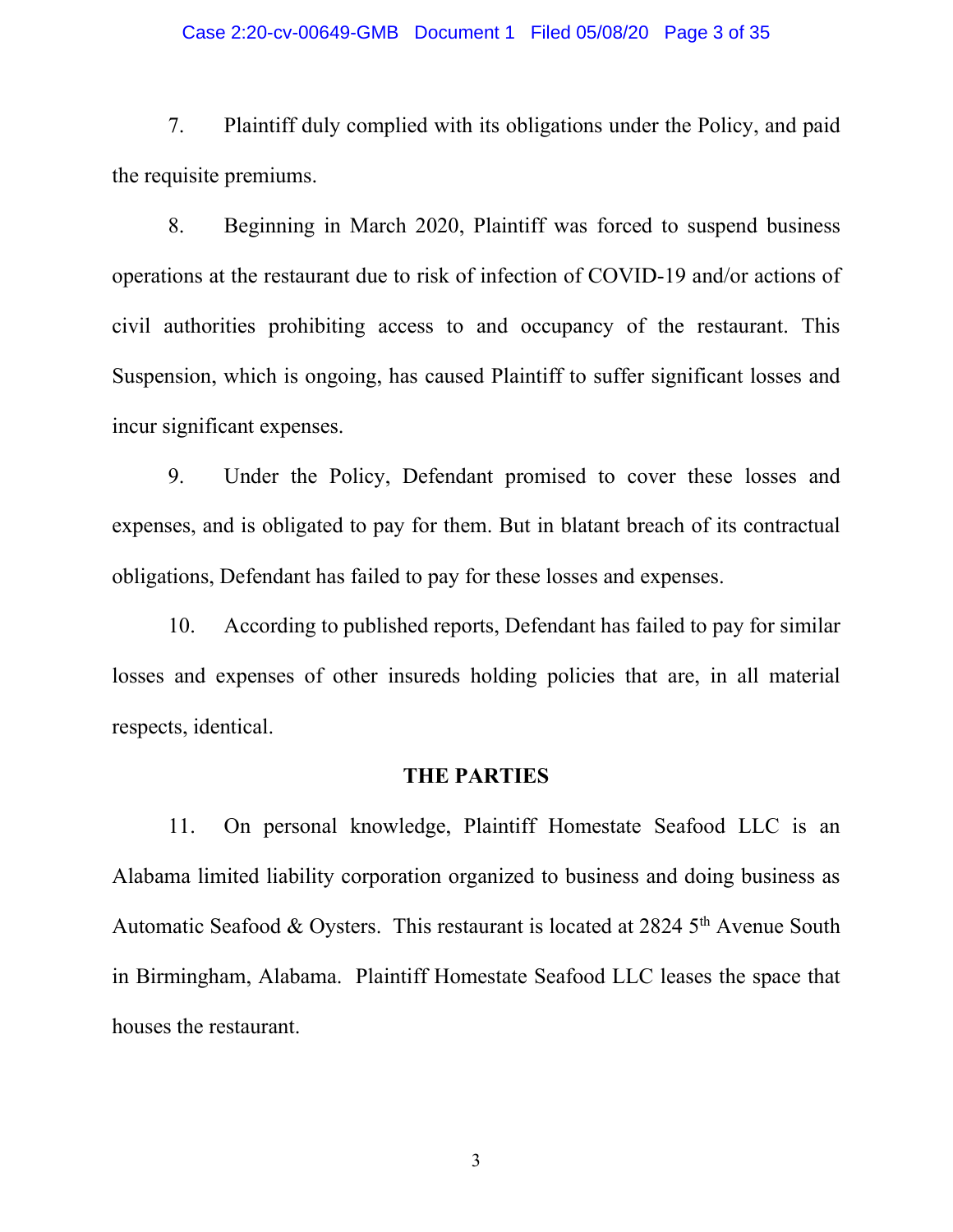#### Case 2:20-cv-00649-GMB Document 1 Filed 05/08/20 Page 4 of 35

12. Defendant The Cincinnati Insurance Companies is a foreign corporation organized under the laws of Ohio, with its principal place of business in the state of Ohio. Its registered agent for the State of Alabama is identified as Scott Tyra located at 2001 Park Place North, Suite 200 in Birmingham, Alabama. The Cincinnati Insurance Companies is the issuer of the Policy.

13. At all times material, Defendant engaged in substantial and not isolated activity on a continuous and systematic basis in the state of Alabama, namely by issuing and selling insurance policies in Alabama and by contracting to insure property located in Alabama.

14. Under the applicable law and the terms of the Policy, service of process on Defendant may be effectuated by serving its Registered Agent, Scott Tyra.

## **JURISDICTION AND VENUE**

15. This Court has subject matter jurisdiction over the claims asserted in this action under 28 U.S.C. § 1332 because there is complete diversity between Defendant and at least one member of each class; there are more than one hundred members of each class; and the amount in controversy exceeds \$5,000,000 exclusive of interest and costs. This Court also has subject matter jurisdiction under 28 U.S.C. §§ 2201 and 2202 and is authorized to grant declaratory relief under these statutes.

16. Venue is proper in this District pursuant to 28 U.S.C. § 1391(b)(2) because a substantial part of the events and/or omissions giving rise to the claims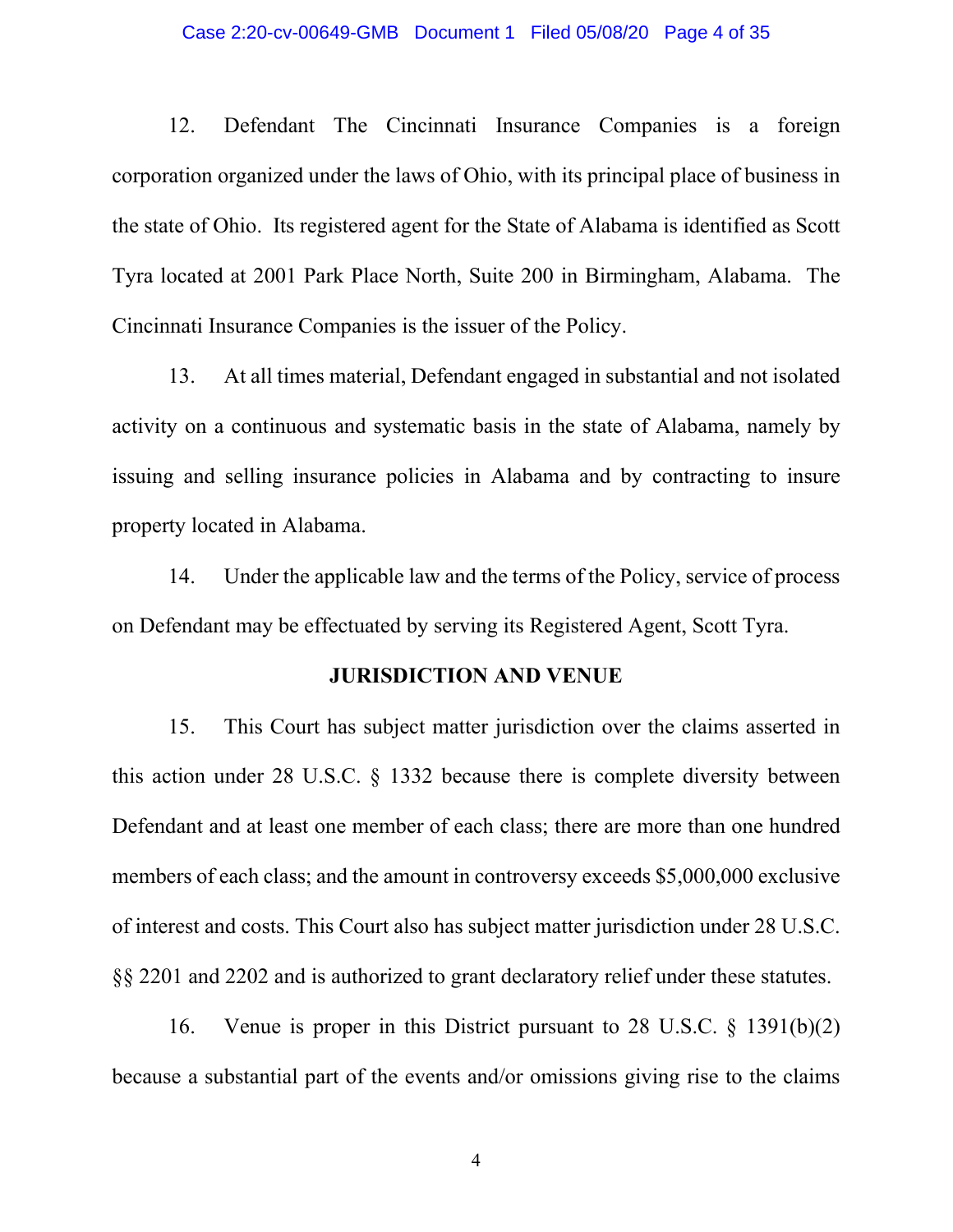#### Case 2:20-cv-00649-GMB Document 1 Filed 05/08/20 Page 5 of 35

occurred within the Northern District of Alabama, a substantial part of property that is subject of the action is situated in this District, and Defendant's registered agent has an office in this district located at 2001 Park Place North, Suite 200, Birmingham, Alabama 35203.

17. This Court has personal jurisdiction over the Defendant because Plaintiffs' claims arise out of, among other things, the Defendant conducting, engaging in, and/or carrying on business in Alabama; Defendant's maintenance of an office in Alabama; Defendant breaching a contract in this state by failing to perform acts required by contract to be performed in this state; and Defendant contracting to insure property in Alabama, including but not limited to the premises insured under the Policy. Defendant also purposefully availed itself of the opportunity of conducting activities in the state of Alabama by marketing its insurance policies and services within the state, and intentionally developing relationships with brokers, agents, and customers within the state to insure property within the state, all of which resulted in the policies at issue in this action.

## **FACTUAL BACKGROUND**

# *The Policy*

18. In March 2020, Plaintiff Automatic renewed the Policy, a property insurance policy issued by Defendant. The Policy has a policy period of March 11,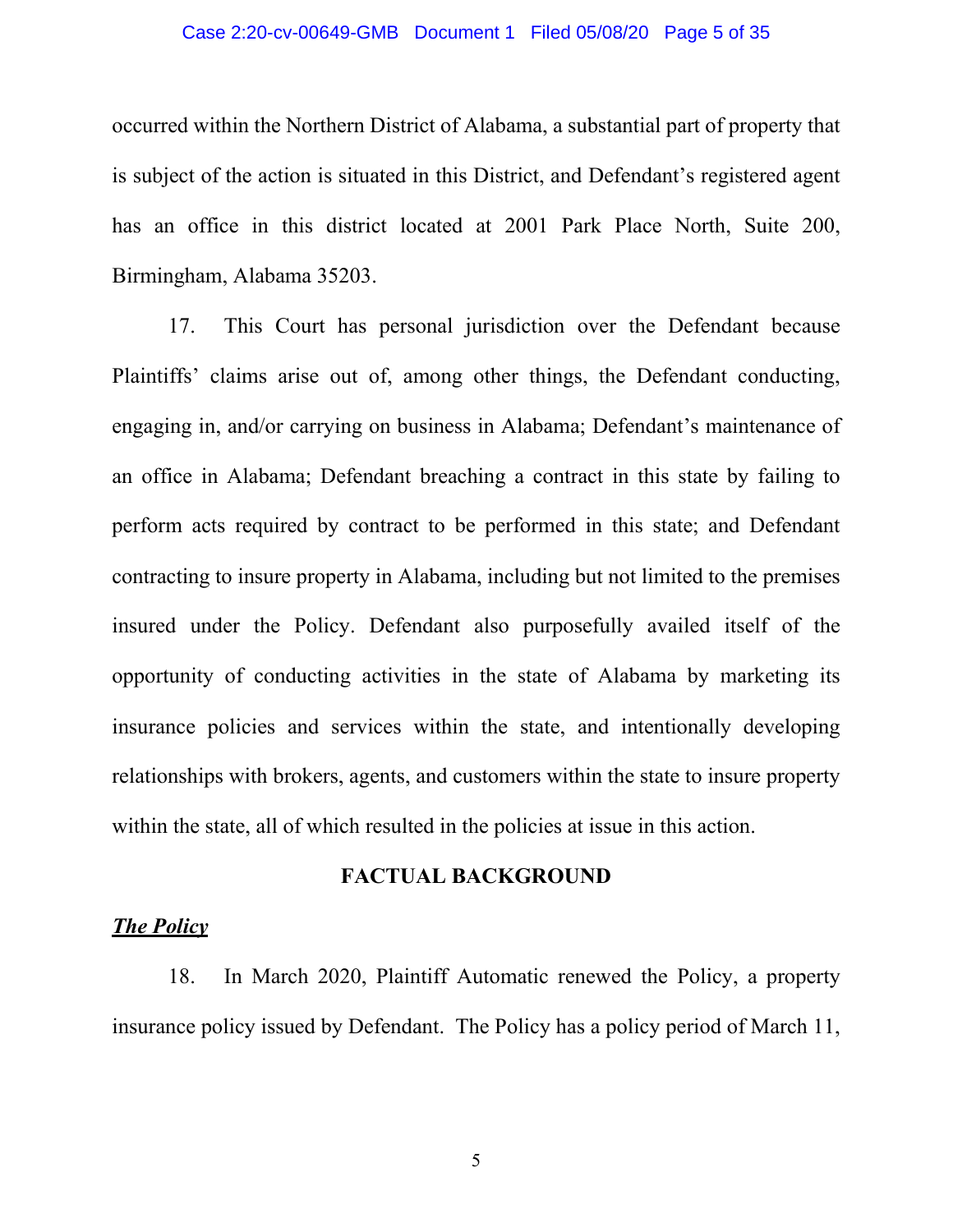2020 to March 11, 2021. The insured property under the Policy is  $2824.5<sup>th</sup>$  Avenue South in Birmingham, Alabama. [1](#page-5-0)

19. The Policy is an all-risk insurance policy. In an all-risk insurance policy, all risks of loss are covered unless they are specifically excluded.

20. Consistent with the all-risk nature of the Policy, Defendant specifically agreed to pay for all losses caused by "Covered Causes of Loss," defined as "direct 'loss' unless the 'loss' is excluded or limited in this Coverage Part". In the Policy, Defendant also promised to pay for losses of business income sustained as a result of perils not excluded under the Policy. Specifically, Defendant promised to pay for losses of business income sustained as a result of a Suspension of business operations during the Period of Restoration.

21. One type of coverage provided by the Policy is for loss of business income, often called business interruption insurance. This coverage is specifically provided for in a section of the Policy titled "Business Income and Extra Expense."

22. Pursuant to this section of the Policy, Defendant promised to pay for "the actual loss of 'Business Income' and 'Rental Value' you sustain due to the necessary 'suspension' of your 'operations' during the 'period of restoration'."

<span id="page-5-0"></span> $<sup>1</sup>$  A true and correct copy of the Policy is attached to this complaint as Exhibit "A" and</sup> incorporated herein by reference.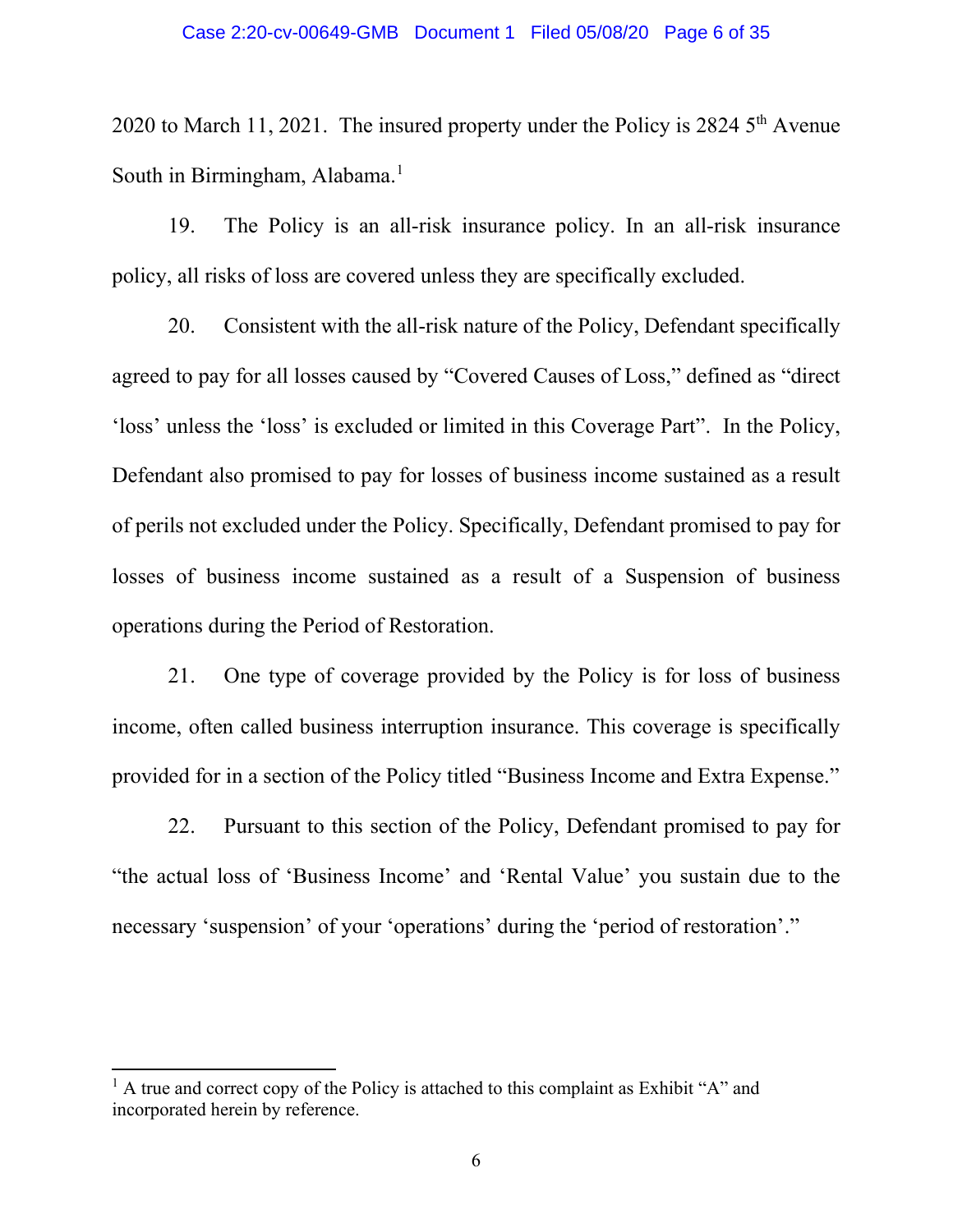23. Each of the operative terms of this coverage provision is defined as follows.

24. "Business Income" means the net profit that the business would have earned absent the Suspension of operations, plus any continuing normal operating expenses, including payroll:

"Business Income" means the:

- Net Income (net profit or loss before ina. come taxes) that would have been earned or incurred: and
- Continuing normal operating expenses b. sustained, including payroll.
- 25. "Suspension" means, among other things, a slowdown or cessation of

the insured's business activities:

"Suspension" means:

- The slowdown or cessation of your busia. ness activities: and
- That a part or all of the "premises" is renb. dered untenantable.

26. "Period of Restoration" means the period of time beginning at the time of direct "loss" and ending on the date when the property is repaired or the date when business is resumed at a new location, whichever is earlier.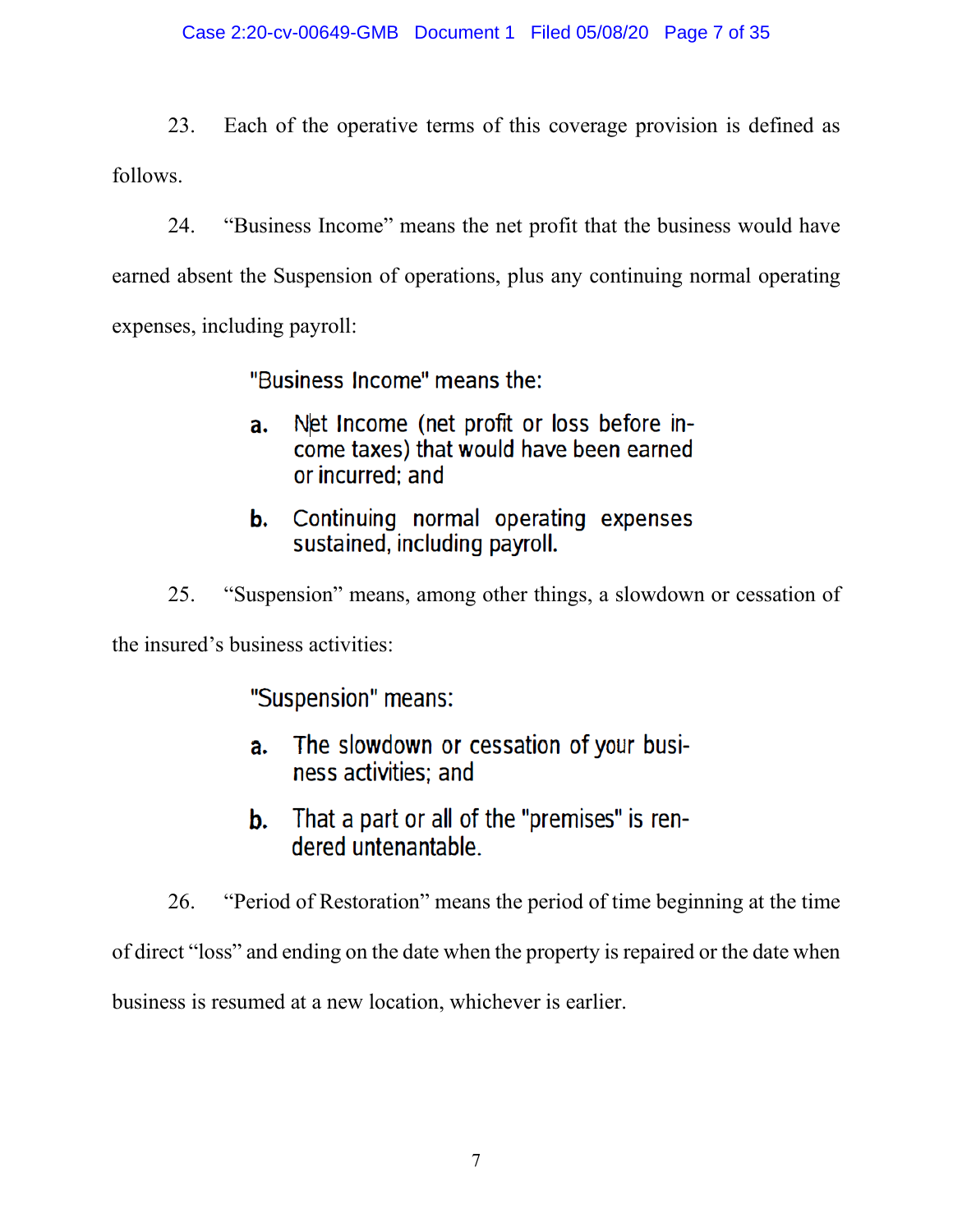"Period of restoration" means the period of time that:

- Begins at the time of direct "loss". a.
- Ends on the earlier of: b.
- (1) The date when the property at the "premises" should be repaired, rebuilt or replaced with reasonable speed and similar quality; or
- (2) The date when business is resumed at a new permanent location.

27. Additionally, under the Policy, Defendant also promised to cover "Extended Business Income." This coverage requires Defendant to pay for loss of business income beyond the Period of Restoration under certain conditions.

28. Specifically, Defendant promised to pay for the actual loss of Business Income during the period that begins on the date that the insured property is open, and ends either 60 days thereafter or on the date when operations are restored to the level which would generate business income to normal levels, whichever is earlier.

29. In addition to promising to pay for loss of Business Income, under the Policy, Defendant also promised to pay for certain necessary "Extra Expense." Extra Expense means expenses that the policyholder incurs to, for example, minimize the Suspension of business.

30. The Policy also provides "Civil Authority" coverage. Under this type of coverage, Defendant promised to pay for the loss of Business Income and Extra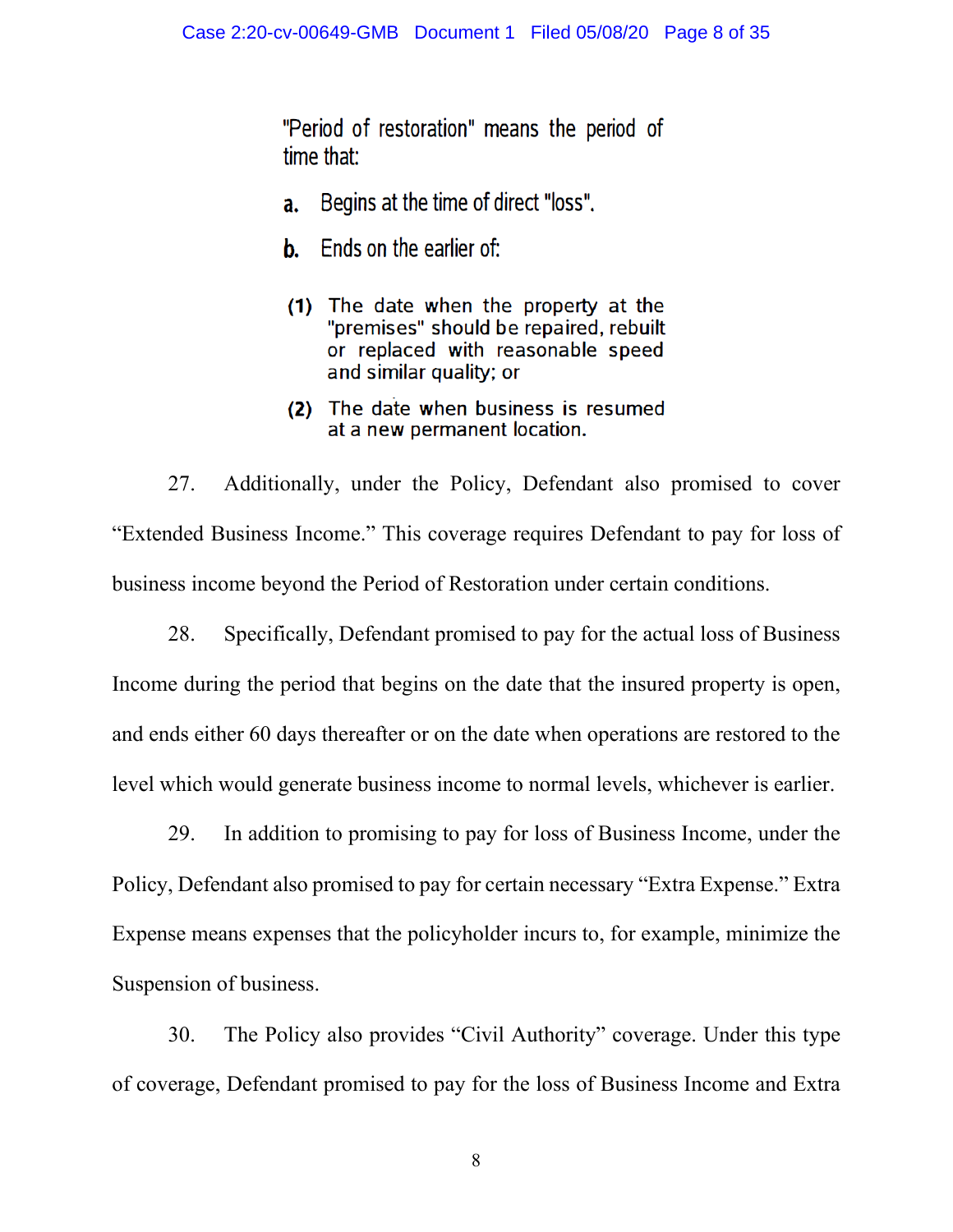Expense that the Plaintiff sustained as a result of "action of civil authority that

prohibits access to the premises."

### (3) Civil Authority

When a Covered Cause of Loss causes damage to property other than Covered Property at a "premises", we will pay for the actual loss of "Business Income" and necessary Extra Expense you sustain caused by action of civil authority that prohibits access to the "premises", provided that both of the following apply:

- (a) Access to the area immediately surrounding the damaged property is prohibited by civil authority as a result of the damage; and
- (b) The action of civil authority is taken in response to dangerous physical conditions resulting from the damage or continuation of the Covered Cause of Loss that caused the damage, or the action is taken to enable a civil authority to have unimpeded access to the damaged property.

This Civil Authority coverage for "Business Income" will begin immediately after the time of that action and will apply for a period of up to 30 days from the date of that action.

This Civil Authority coverage for Extra Expense will begin immediately after the time of that action and will end:

- 1) 30 consecutive days after the time of that action: or
- 2) When your "Business Income" coverage ends:

whichever is later.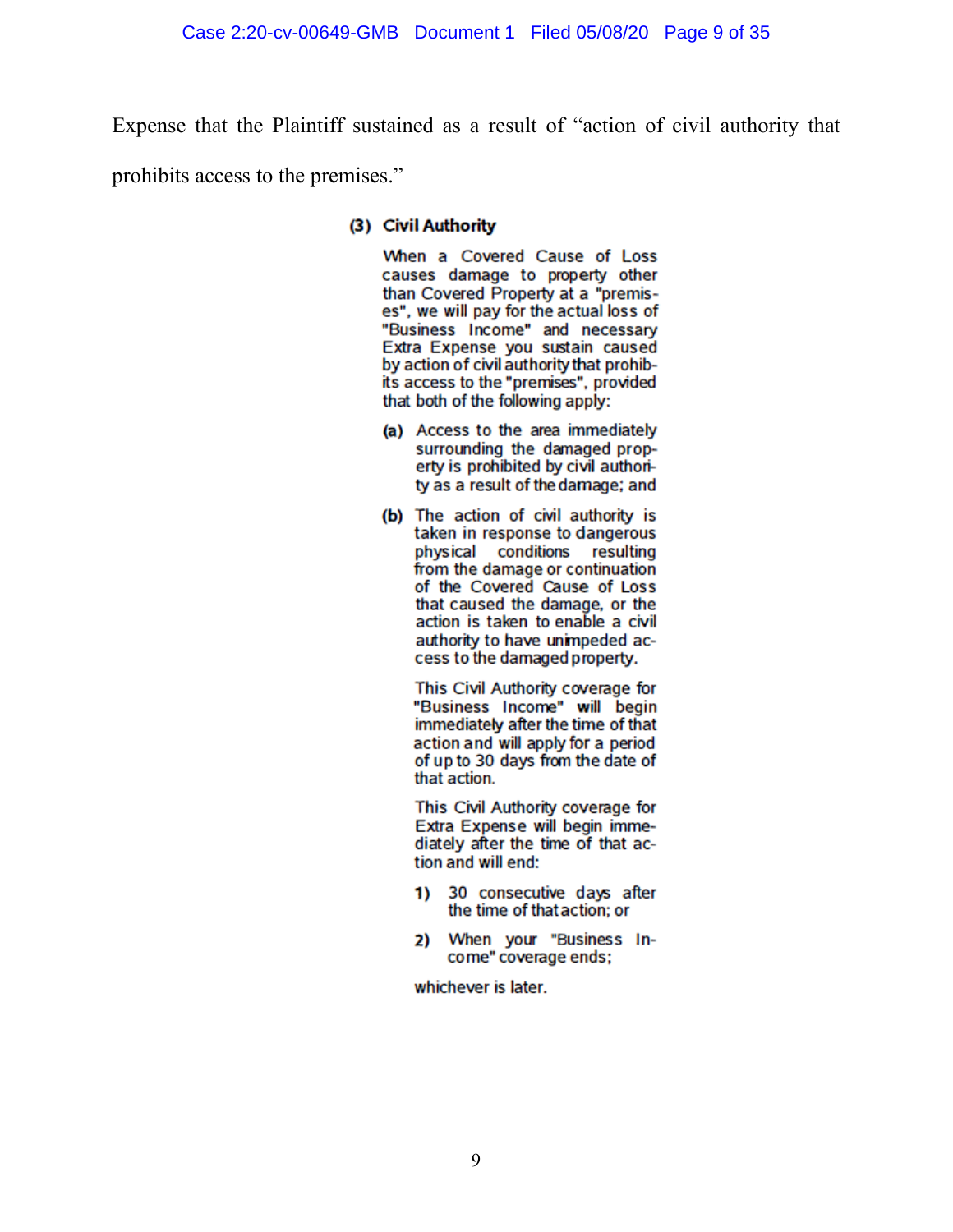#### Case 2:20-cv-00649-GMB Document 1 Filed 05/08/20 Page 10 of 35

31. This Civil Authority provision is an independent basis for business interruption coverage. That is, it can be triggered even when the standard business interruption coverage is not.

32. Parts of the Policy, including the "Business Income (and Extra Expense) Coverage Form," are standardized forms drafted by the Insurance Services Office (ISO). The ISO is a company that drafts standard policy language for use in insurance contracts.

33. In 2006, the ISO drafted a new endorsement, CP 01 40 07 06, acknowledging that claims for business interruption losses would be filed under existing policy language for losses resulting from the presence of disease-causing agents. Endorsement CP 01 40 07 06, which other insurers have since incorporated in policies, provides that the insurer "will not pay for loss or damage caused by or resulting from any virus, bacterium or other microorganism that induces or is capable of inducing physical distress, illness or disease." Significantly, Defendant chose to not include this endorsement in Plaintiff's Policy.

34. Plaintiff's Policy does not contain any exclusion which would apply to allow Defendant to deny coverage for losses caused by the interruption of Plaintiff's business and the actions of civil authorities.

35. Accordingly, because the Policy is an all-risk policy and does not specifically exclude the losses that Plaintiff has suffered, those losses are covered.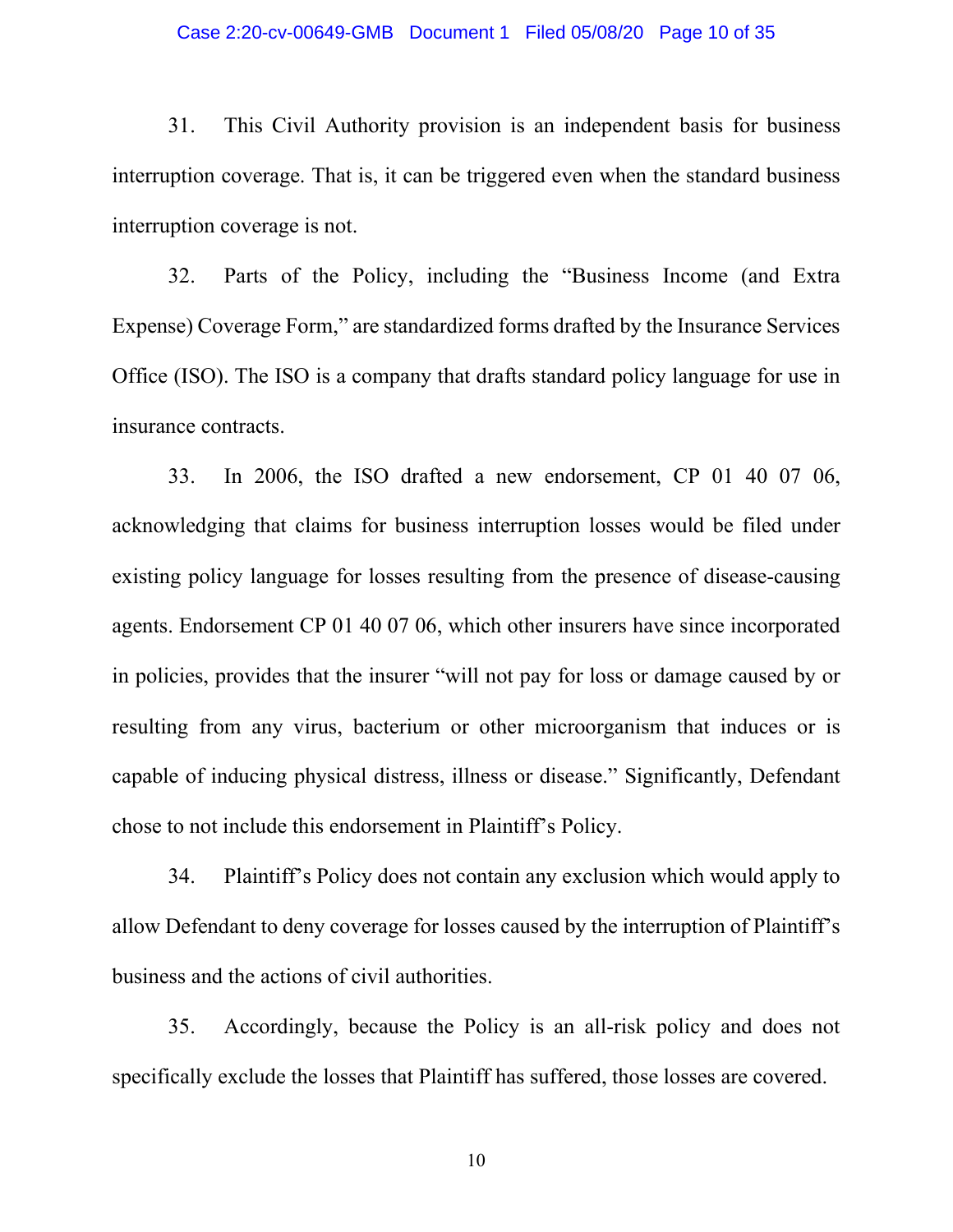# *Plaintiff's covered losses*

36. On March 13, 2020, the Governor of Alabama, Kay Ivey, declared a public health emergency in response to the appearance of COVID-19 in the State of Alabama.

37. As of March 27, 2020, according to the Alabama Department of Public Health, COVID-19 was present a majority of Alabama's counties. As of April 29, 2020, Jefferson County, where Automatic is located, had 828 cases of COVID-19, with at least 33 deaths.

38. The presence of COVID-19 and the public health emergency it has created has prompted actions by civil authorities throughout the United States ("Civil Authority Actions"), including but not limited to civil authorities with jurisdiction over the restaurant: the City of Birmingham, County of Jefferson, and the state of Alabama.

39. Consistent with the actions of all states nationwide, On March 27, 2020, the State Health Officer of Alabama issued a Statewide Order Suspending Certain Public Gatherings Due to Risk of Infection by COVID-19. This Order, which expressly covers Jefferson County, requires all restaurants to close except for curbside or take-out orders.

40. On March 24, 2020, the City of Birmingham issued Ordinance No. 20- 48 establishing a "Shelter In Place Order." Among other things, this Order required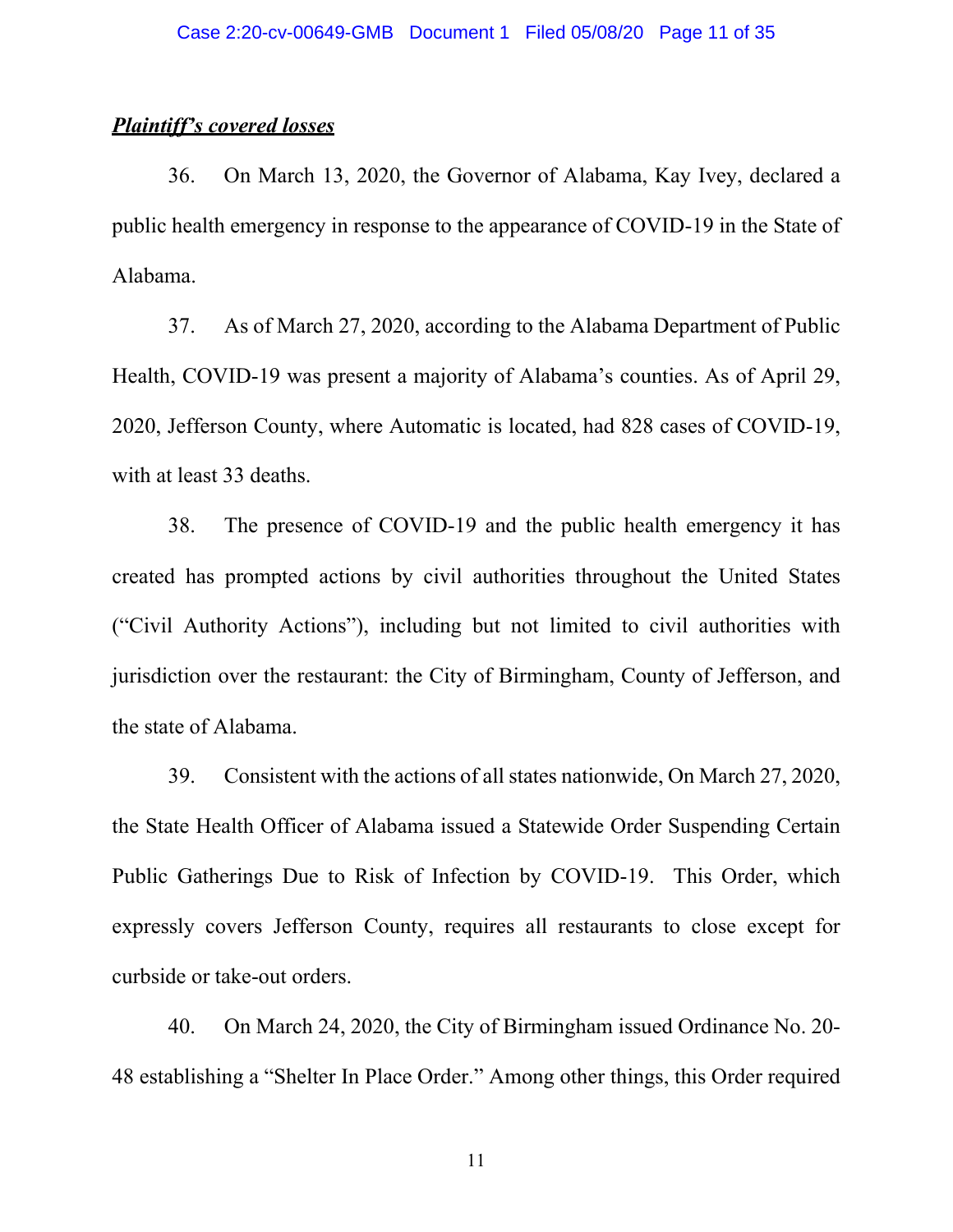### Case 2:20-cv-00649-GMB Document 1 Filed 05/08/20 Page 12 of 35

businesses within the city of Birmingham to comply with the Order of the Jefferson County Health Officer, requiring the closure of all businesses, including restaurants. Ordinance No. 20-48 was expressly issued in response to "an emergency of unprecedented size resulting from the natural cause of community spread of a novel human coronavirus disease, COVID-19, [having] occurred in the City of Birmingham."<sup>[2](#page-11-0)</sup> Page 3, Section (c) of the Ordinance specifically states: "(c) All public and private gatherings of 10 or more persons or of any size where a consistent distance of at least six feet cannot be maintained are prohibited, except as to those exempted activities further provided in this ordinance."

41. On April 3, 2020, the State Health Officer signed an Order Suspending Certain Public Gatherings Due to Risk of Infection by COVID-19, as Amended, ordering Jefferson County, among other counties, "to stay at his or her place of residence except as necessary to perform ... "essential activities".<sup>[3](#page-11-1)</sup>

42. In response to the State Health Officer's April 3, 2020 Order, the City of Birmingham amended its March 24, 2020 "Shelter In Place Order" (Ordinance No. 20-50) to continue through April 30, 2020.

<span id="page-11-0"></span><sup>2</sup> [https://www.birminghamal.gov/wp-content/uploads/2020/03/2020.3.24.City-of-](https://www.birminghamal.gov/wp-content/uploads/2020/03/2020.3.24.City-of-Birmingham.Shelter-In-Place-Ordinance.pdf)[Birmingham.Shelter-In-Place-Ordinance.pdf](https://www.birminghamal.gov/wp-content/uploads/2020/03/2020.3.24.City-of-Birmingham.Shelter-In-Place-Ordinance.pdf)

<span id="page-11-1"></span> $3 \text{ https://governor.alabama.gov/assets/2020/04/2020}$  04 03 20-Revised-SOE.pdf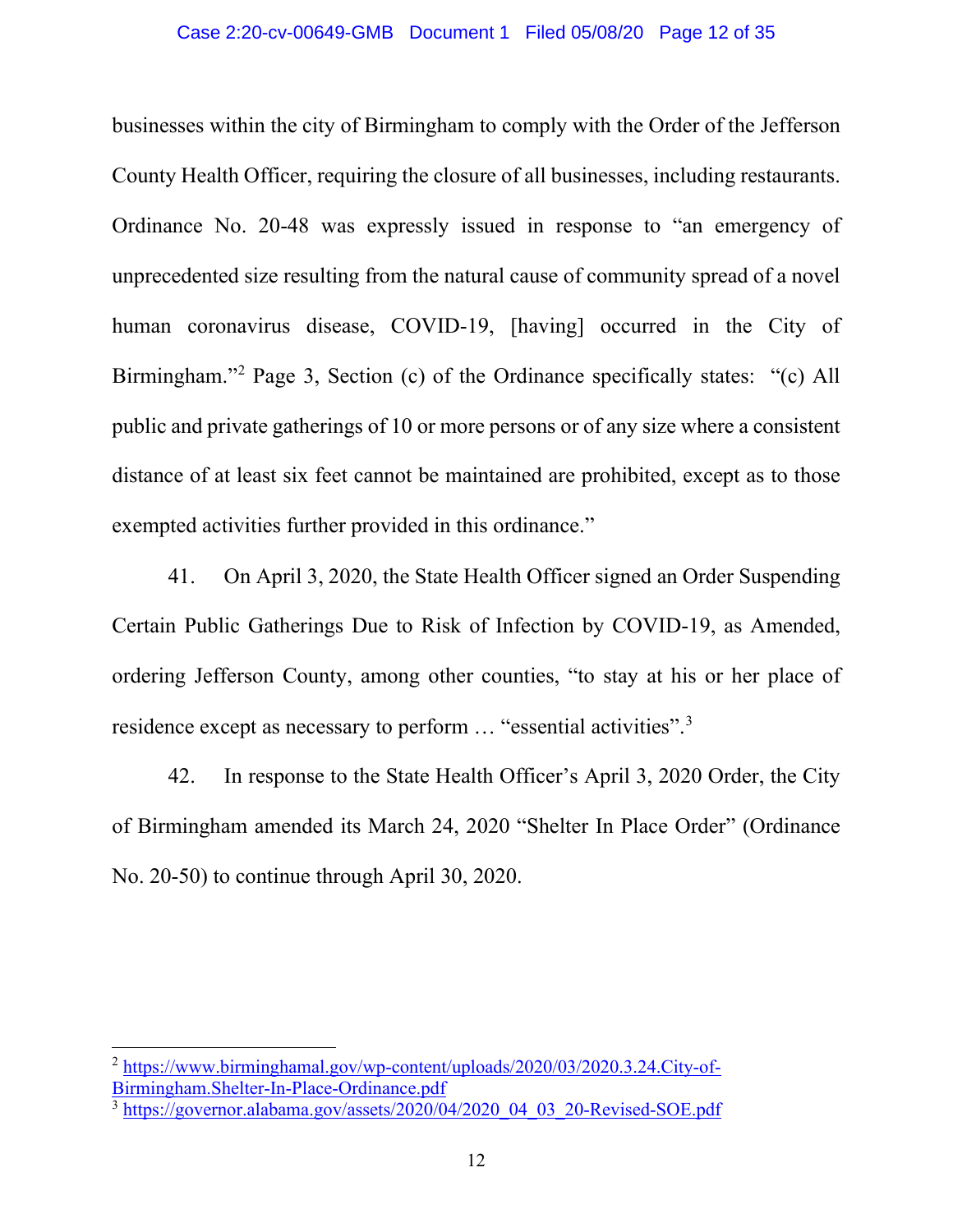43. On April 28, 2020, the State Health Officer signed an Order (the "Safer at Home Order") reopening certain portions of the State's economy, but still requiring restaurants to remain closed until a later date.<sup>[4](#page-12-0)[5](#page-12-1)</sup>

44. There has been a direct physical loss of and/or damage to the covered premises under the Policy by, among other things, damaging the property, denying access to the property, preventing customers from physically occupying the property, causing the property to be physically uninhabitable by customers, causing its function to be nearly eliminated or destroyed, and/or causing a Suspension of business operations on the premises. Plaintiff has only been able to operate on a limited take out basis. In addition, food purchased by Plaintiff prior to the Civil Authority Actions became spoiled and unusable, and thus had to be discarded.

45. Plaintiff's restaurant has suffered a Suspension of normal business operations in terms of a significant slowdown of business activities and a cessation of all restaurant dining operations on the premises.

46. Additionally, Plaintiff's restaurant has suffered a Suspension of normal business operations in terms of a significant slowdown of business activities and a cessation of all restaurant dining operations on the premises, sustained losses of business income, and incurred extra expenses.

<span id="page-12-0"></span><sup>4</sup> <https://governor.alabama.gov/assets/2020/04/Safer-At-Home-Order-Signed-4.28.20.pdf>

<span id="page-12-1"></span> $\frac{5}{10}$  The Orders and Ordinances referenced in paragraphs 36-43 are collectively referred to as the "Civil Authority Actions."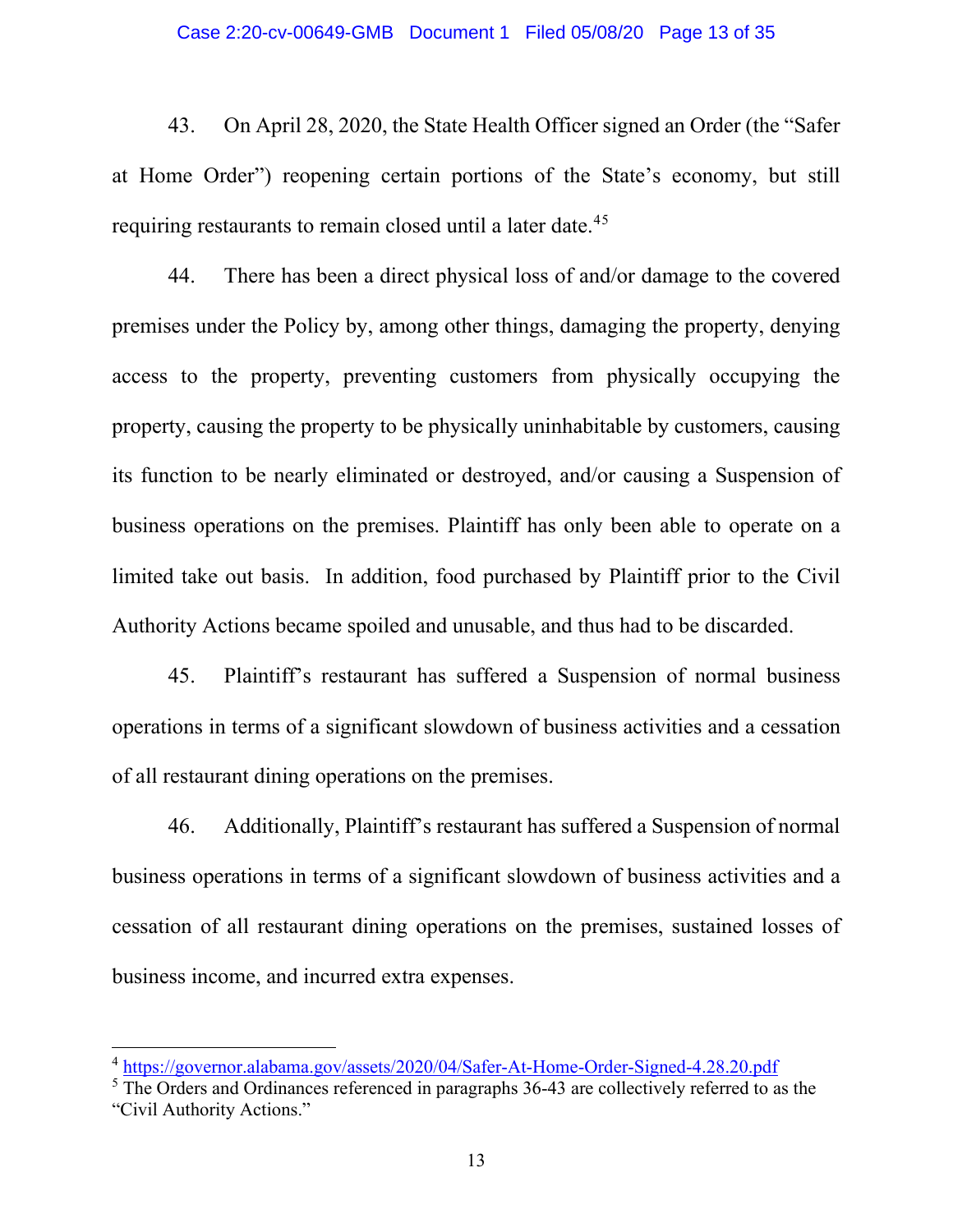#### Case 2:20-cv-00649-GMB Document 1 Filed 05/08/20 Page 14 of 35

47. These losses and expenses have continued through the date of filing of this action. Indeed, as of the date of filing, the restaurant premises remain closed to the general public.

48. These losses and expenses are not excluded from coverage under the Policy. And because the Policy is an all-risk policy, and Plaintiff has complied with its contractual obligations, Plaintiff is entitled to payment for these losses and expenses.

49. Accordingly, on or about March 30, 2020, Plaintiff provided notice of its losses and expenses to Defendant, consistent with the terms and procedures of the Policy.

50. But contrary to the plain language of the Policy, and to Defendant's corresponding promises and contractual obligations, on or about April 29, 2020 Defendant has refused to pay for Plaintiff's losses and expenses under the terms of the Policy.

51. This appears to be consistent with the position Defendant has taken nationwide, even though on its website (cinfin.com/covic-19) Defendant publicly represents: "Cincinnati puts the health and safety of our associates, agents and customers at the top of our priorities. That's why we've put our business continuity plans in action, ensuring we do our part to help prevent the spread of COVID-19 while continuing to deliver the outstanding service you deserve. *We know it's*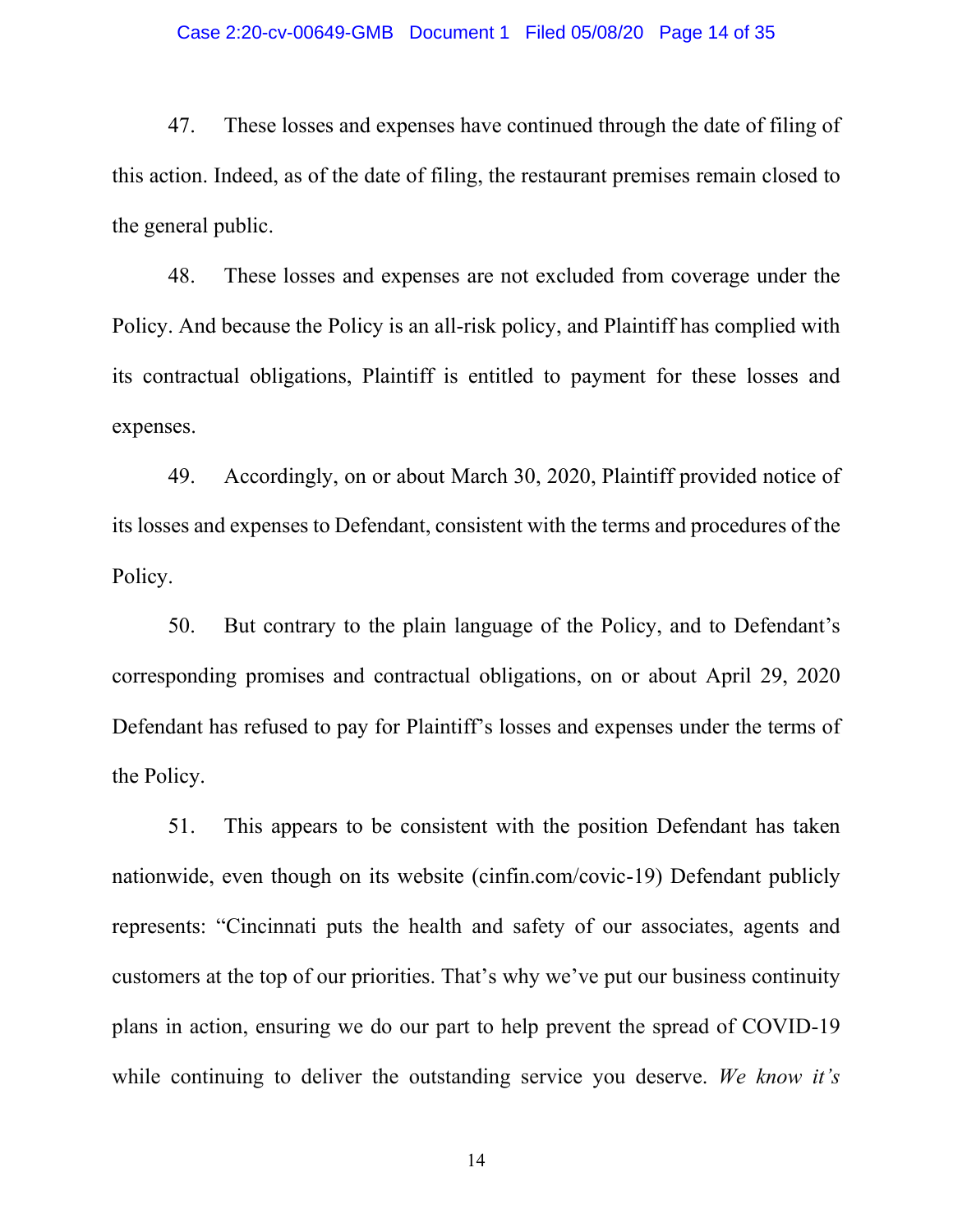*important to keep our business running, ready to serve you and fulfill the promises we've made to you*. (emphasis added).

# **CLASS ACTION ALLEGATIONS**

52. The class claims all derive directly from a single course of conduct by Defendant: their systematic and uniform refusal to pay insureds for covered losses and the actions taken by civil authorities to suspend business operations.

53. Plaintiff brings this action pursuant to Rules 23(a), 23(b)(1), 23(b)(2), and/or  $23(b)(3)$ , as well as  $23(c)(4)$ , of the Federal Rules of Civil Procedure, individually and on behalf of all others similarly situated. This action satisfies the numerosity, commonality, typicality, adequacy, predominance, and superiority requirements of those provisions.

54. Plaintiff seeks to represent an Alabama class and such other states as the Court may deem appropriate defined as:

a) All persons and entities with Business Income coverage and/or Extended Business Income coverage under a property insurance policy issued by Defendant that suffered a Suspension of business operations and for which Defendant has either actually denied or stated it will deny a claim for the losses or have otherwise failed to acknowledge, accept as a covered loss, or pay for the covered losses ("the Business Income Coverage Class").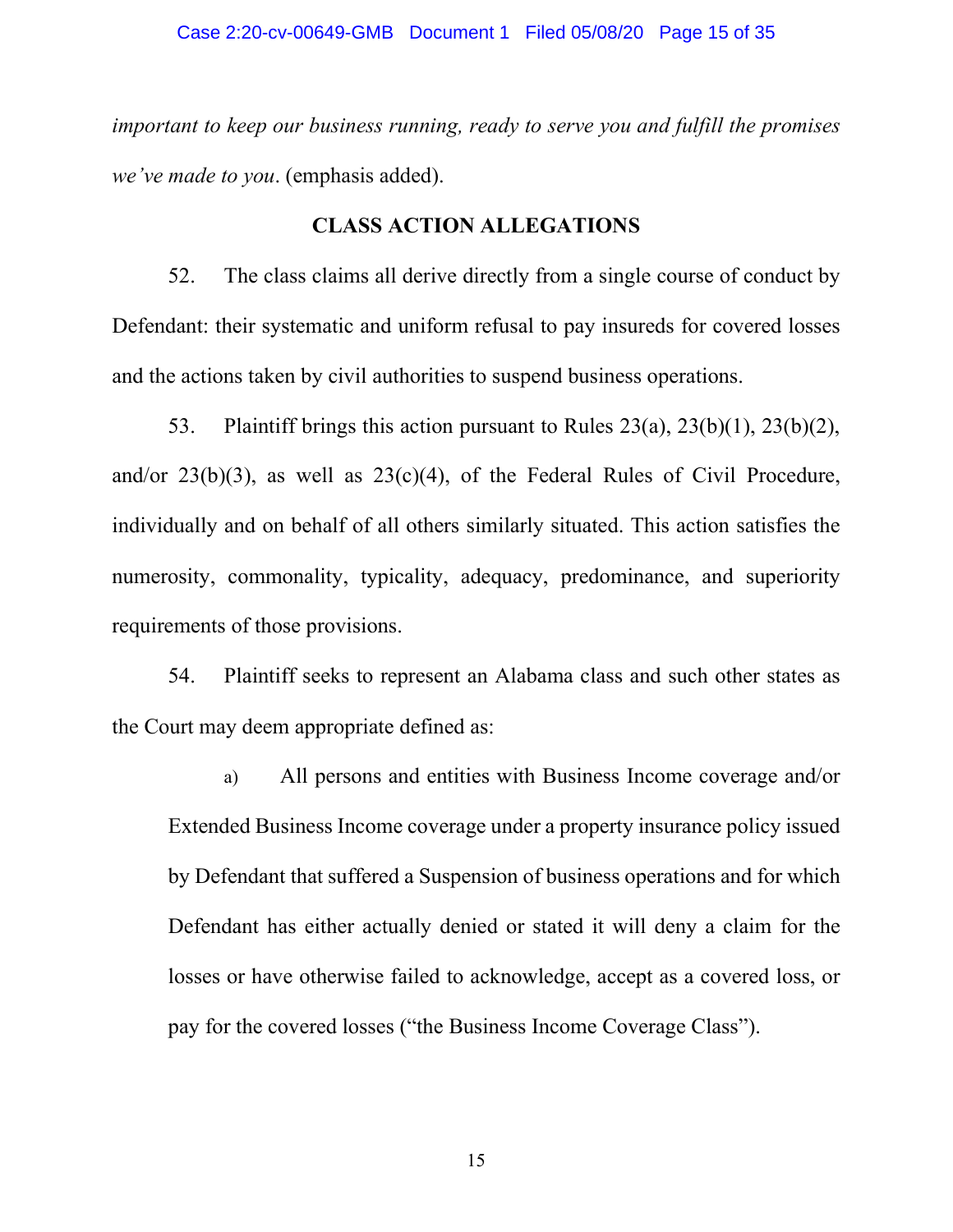b) All persons and entities with Extra Expense coverage under a property insurance policy issued by Defendant that suffered a Suspension of business operations and for which Defendant has either actually denied or stated it will deny a claim for the expenses or has otherwise failed to acknowledge, accept as a covered expense, or pay for the covered expenses ("the Extra Expense Coverage Class").

c) All persons and entities with Civil Authority coverage under a property insurance policy issued by Defendant that suffered an actual loss of Business Income and/or Extra Expense caused by an action of a civil authority that prohibited access to the premises, and for which Defendant has either actually denied or stated it will deny a claim for the losses or has otherwise failed to acknowledge, accept as a covered loss, or pay for the covered losses ("the Civil Authority Coverage Class").

55. Excluded from each defined proposed Classes are Defendant and any of their members, affiliates, parents, subsidiaries, officers, directors, employees, successors, or assigns; governmental entities; Class Counsel and their employees; and the judicial officers and Court staff assigned to this case and their immediate family members.

56. Plaintiff reserves the right to modify, expand, or amend the definitions of the proposed Classes, as appropriate, during the course of this litigation.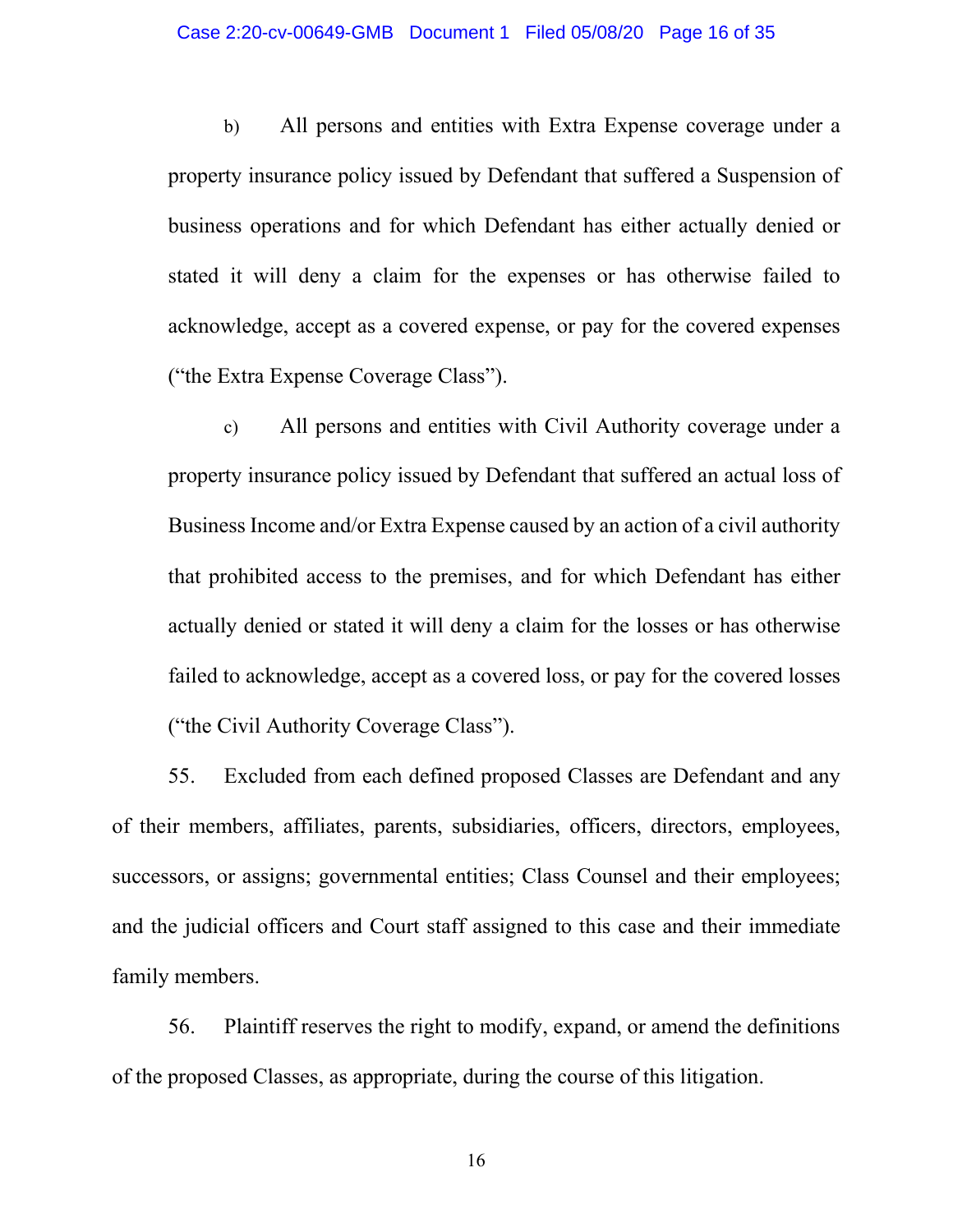57. This action has been brought and may properly be maintained on behalf of each Class proposed herein under the criteria of Rule 23 of the Federal Rules of Civil Procedure.

# **Numerosity and Ascertainability**

58. This action satisfies the requirements of Fed. R. Civ. P. 23(a)(1). The members of each proposed Class are so numerous that individual joinder of all Class members is impracticable. There are, at a minimum, thousands of members of each proposed Class, and these individuals and entities are spread out across the State and the United States.

59. The identity of Class members is ascertainable, as the names and addresses of all Class members can be identified in Defendant's or its agents' books and records. Class members may be notified of the pendency of this action by recognized, Court-approved notice dissemination methods, which may include U.S. mail, electronic mail, internet postings, and/or published notice.

## **Predominance of Common Issues**

60. This action satisfies the requirements of Fed. R. Civ. P.  $23(a)(2)$  and 23(b)(3) because this action involves common questions of law and fact that predominate over any questions affecting only individual Class members. Defendant issued all-risk policies to all the members of each proposed Class in exchange for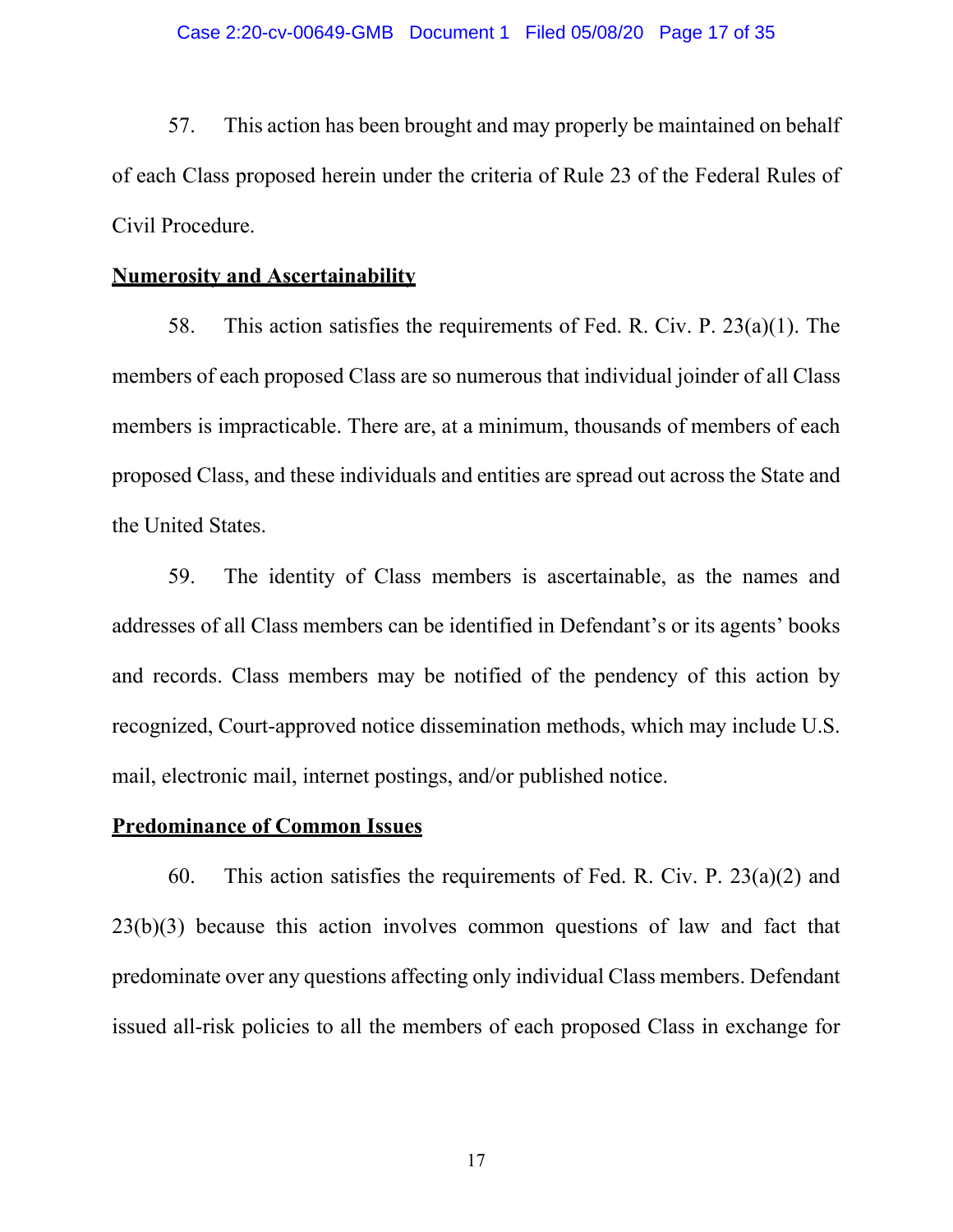payment of premiums by the Class members. The questions of law and fact affecting all Class members include, without limitation, the following:

a) Whether Plaintiff and the Class members suffered a covered loss under the policies issued to members of the Class;

b) Whether Defendant wrongfully denied all claims based on the facts set forth herein; any Suspension of business being attributable to COVID-19;

c) Whether Defendant's Business Income coverage applies based on the facts set forth herein;

d) Whether Defendant's Civil Authority coverage applies to a loss of Business Income based on the facts set forth herein;

e) Whether Defendant's Extra Expense coverage applies to efforts to avoid or minimize a loss caused by the Suspension of business based on the facts set forth herein;

f) Whether Defendant has breached its contracts of insurance through a uniform and blanket denial of all claims for business losses based on the facts set forth herein;

g) Whether Plaintiff and the Class members suffered damages as a result of Defendant's actions; and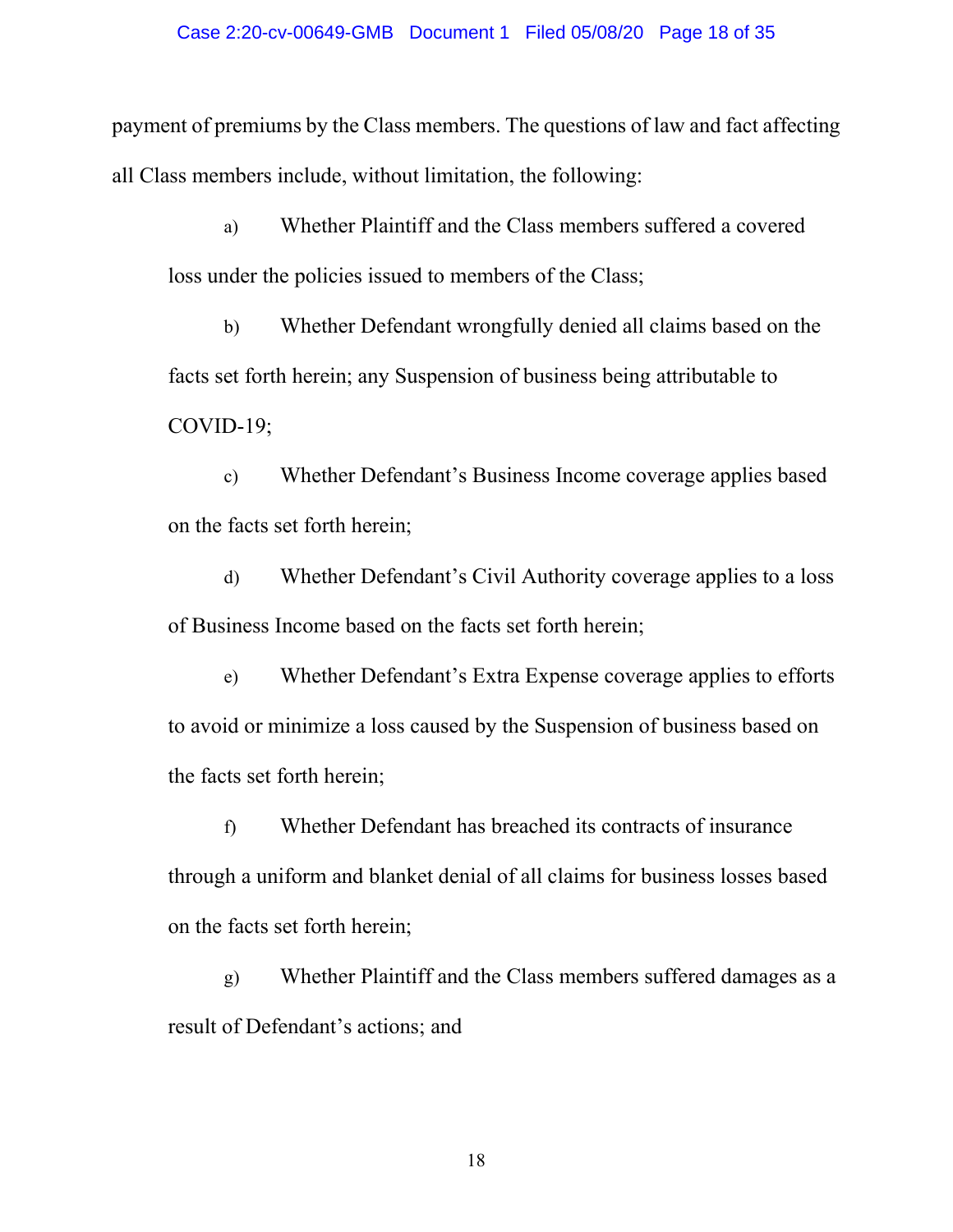h) Whether Plaintiff and the Class members are entitled to an award of reasonable attorneys' fees, interest, and costs.

# **Typicality**

61. This action satisfies the requirements of Fed. R. Civ. P. 23(a)(3) because Plaintiff's claims are typical of the claims of the Class members and arise from the same course of conduct by Defendant. Plaintiff and the other Class members are all similarly affected by Defendant's refusal to pay under their property insurance policies. Plaintiff's claims are based upon the same legal theories as those of the other Class members. Plaintiff and the other Class members sustained damages as a direct and proximate result of the same wrongful practices in which Defendant engaged. The relief Plaintiff seeks is typical of the relief sought for the absent Class members.

## **Adequacy of Representation**

62. This action satisfies the requirements of Fed. R. Civ. P.  $23(a)(4)$ because Plaintiff will fairly and adequately represent and protect the interests of Class members. Plaintiff has retained counsel with substantial experience in prosecuting complex class action litigation.

63. Plaintiff and its counsel are committed to vigorously prosecuting this action on behalf of the Class members and have the financial resources to do so. Neither Plaintiff nor its counsel has interests adverse to those of the Class members.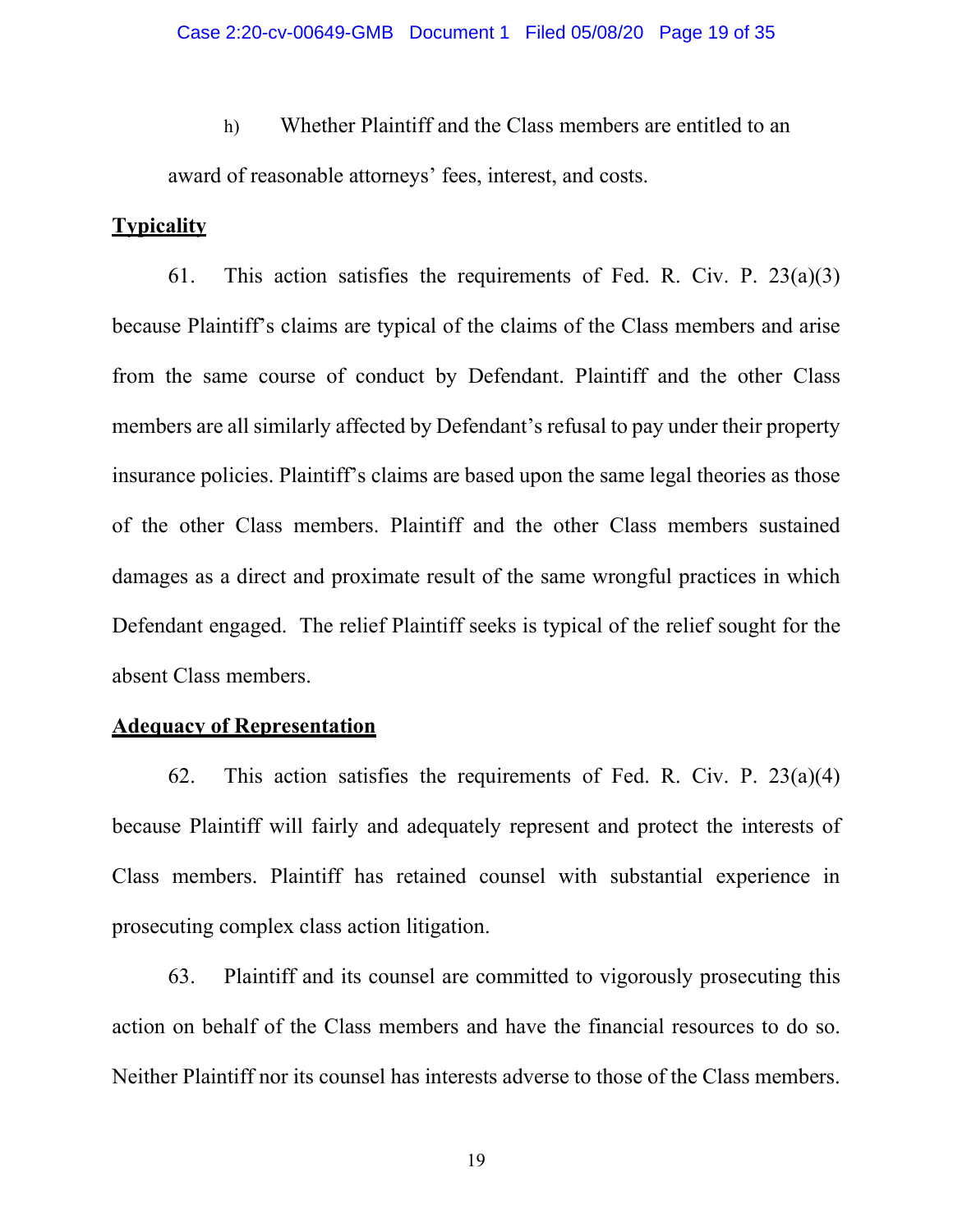# **Inconsistent or Varying Adjudications and the Risk of Impediments to Other Class Members' Interests**

64. This action satisfies the requirements of Fed. R. Civ. P. 23(b)(1). Plaintiff seeks class-wide adjudication as to the interpretation and scope of Defendant's property insurance policies that use the same language and terms as the Policy. The prosecution of separate actions by individual members of the proposed Classes would create an imminent risk of inconsistent or varying adjudications that would establish incompatible standards of conduct for Defendant.

# **Final Injunctive and/or Corresponding Declaratory Relief with respect to the Class is Appropriate**

65. This action satisfies the requirements of Fed. R. Civ. P. 23(b)(2) because Defendant acted or refused to act on grounds generally applicable to Plaintiff and the members of the Classes, thereby making appropriate final injunctive and/or corresponding declaratoryHom relief with respect to the Class members. The class claims all derive directly from Defendant's systematic and uniform refusal to pay insureds for losses suffered due to actions taken by civil authorities to suspend or interrupt business operations in response to the COVID-19 pandemic. Defendant's actions or refusal to act are grounded upon the same generally applicable legal theories.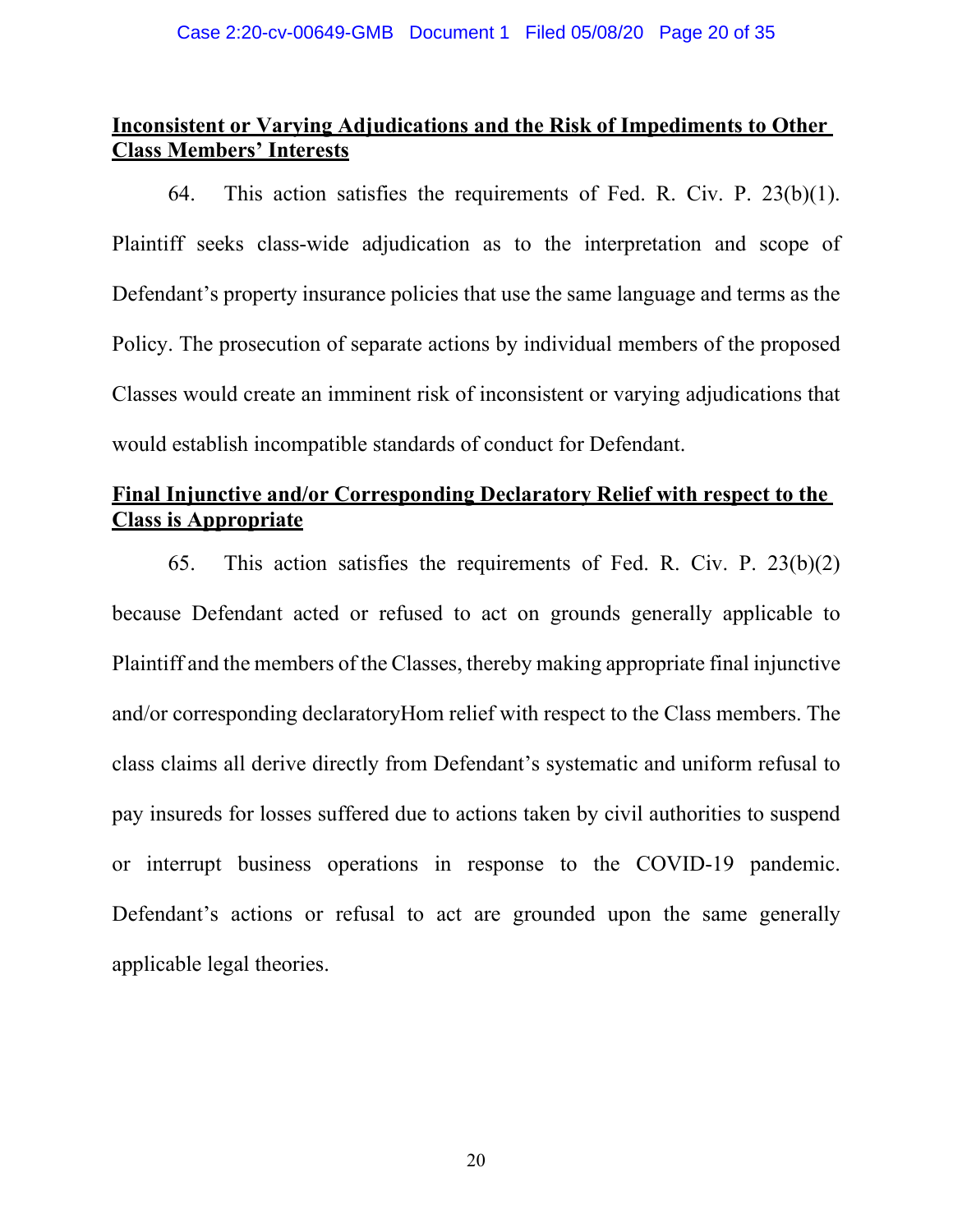### **Superiority**

66. This action satisfies the requirements of Fed. R. Civ. P. 23(b)(3) because a class action is superior to other available methods for the fair and efficient group-wide adjudication of this controversy. The common questions of law and of fact regarding Defendant's conduct and the interpretation of the common language in their property insurance policies predominate over any questions affecting only individual Class members.

67. Because the damages suffered by certain individual Class members may be relatively small, the expense and burden of individual litigation would make it very difficult for all individual Class members to redress the wrongs done to each of them individually, such that many Class members would have no rational economic interest in individually controlling the prosecution of specific actions, and the burden imposed on the judicial system by individual litigation by even a small fraction of the Class would be enormous, making class adjudication the superior alternative under Fed. R. Civ. P. 23(b)(3)(A).

68. The conduct of this action as a class action presents far fewer management difficulties, far better conserves judicial resources and the parties' resources, and far more effectively protects the rights of each Class member than would piecemeal litigation. Compared to the expense, burdens, inconsistencies, economic infeasibility, and inefficiencies of individualized litigation, the challenges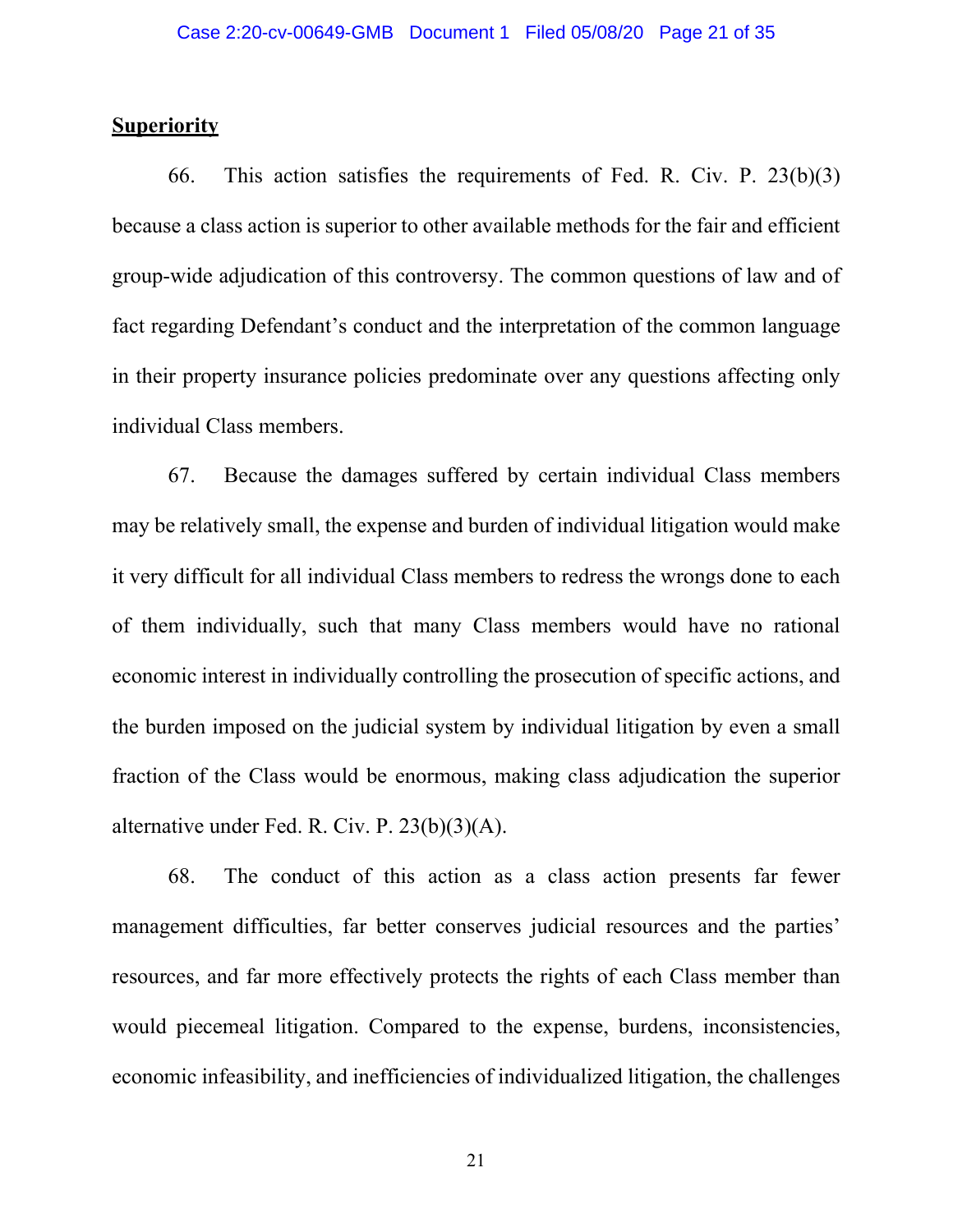### Case 2:20-cv-00649-GMB Document 1 Filed 05/08/20 Page 22 of 35

of managing this action as a class action are substantially outweighed by the benefits to the legitimate interests of the parties, the Court, and the public of class treatment in this Court, making class adjudication superior to other alternatives, under Fed. R. Civ. P.  $23(b)(3)(D)$ .

69. Plaintiff is not aware of any obstacles likely to be encountered in the management of this action that would preclude its maintenance as a class action. Rule 23 provides the Court with authority and flexibility to maximize the efficiencies and benefits of the class mechanism and reduce management challenges. The Court may, on motion of Plaintiff or on its own determination, certify nationwide, statewide and/or multistate classes for claims sharing common legal questions; utilize the provisions of Rule  $23(c)(4)$  to certify any particular claims, issues, or common questions of fact or law for class-wide adjudication; certify and adjudicate bellwether class claims; and utilize Rule 23(c)(5) to divide any Class into subclasses.

### **CAUSES OF ACTION**

### **COUNT I:**

# **DECLARATORY JUDGMENT**

### **(On behalf of the Business Income Coverage Class)**

70. Plaintiff incorporates by reference and realleges each and every allegation contained above, as though fully set forth herein.

71. Plaintiff brings this Count both individually and on behalf of the other members of the Business Income Coverage Class.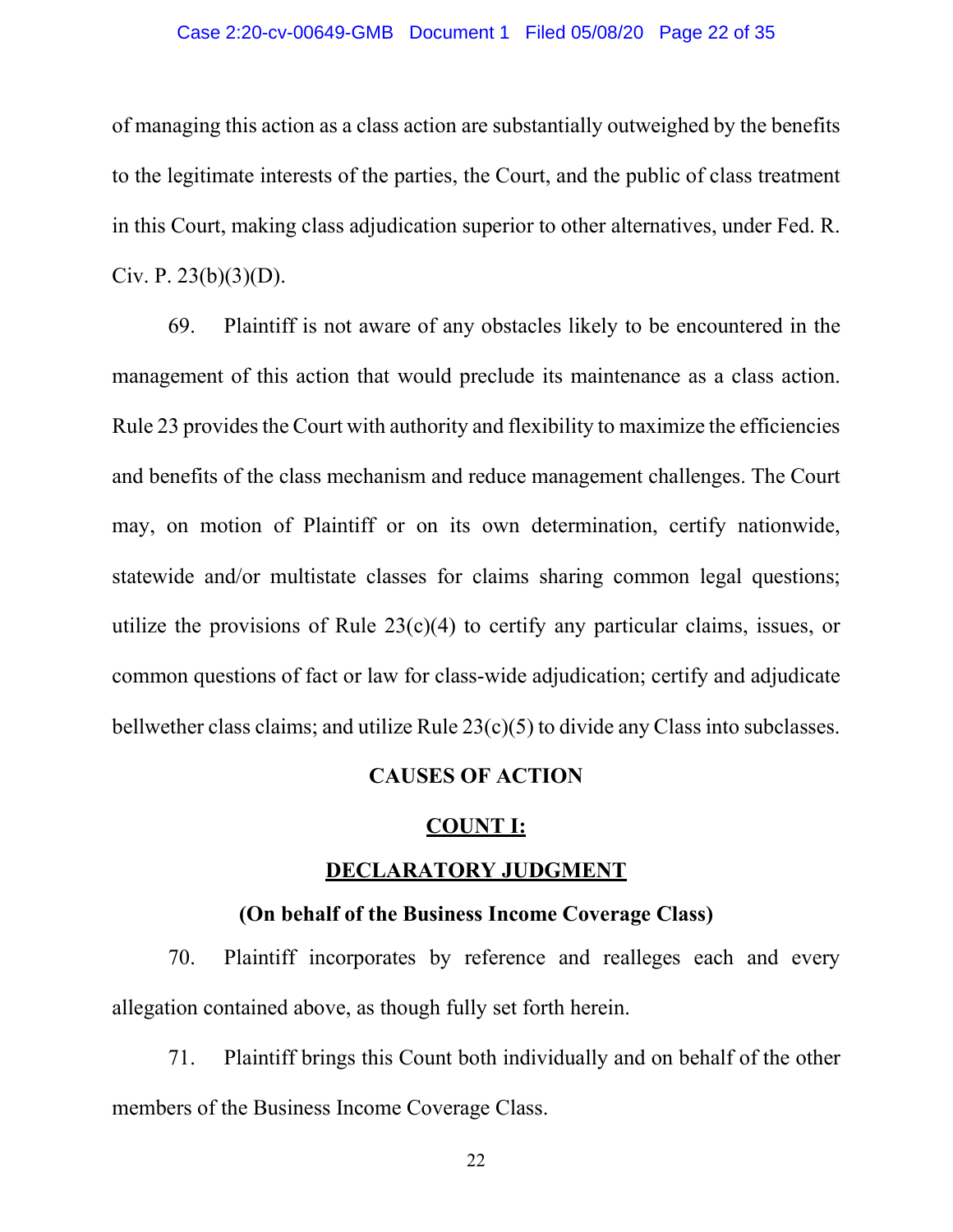72. Under 28 U.S.C. §§ 2201 and 2202, this Court has jurisdiction to declare the rights and other legal relations of the parties in dispute.

73. Plaintiff's Policy, as well as the policies of other Business Income Coverage Class members, are insurance contracts under which Defendant was paid premiums in exchange for promises to pay Class members' losses for claims covered by the Policy.

74. In the Policy, Defendant promised to pay for losses of business income sustained as a result of perils not excluded under the Policy. Specifically, Defendant promised to pay for losses of business income sustained as a result of a Suspension of business operations during the Period of Restoration.

75. Plaintiff and Class members suffered direct physical loss of and damage to Plaintiff's restaurant and other Class members' insured premises, resulting in interruptions or suspensions of business operations at the premises. These suspensions and interruptions have caused Plaintiff and Class members to suffer losses of business income.

76. These suspensions and interruptions, and the resulting losses, triggered business income coverage under the Policy and other Class members' policies.

77. Plaintiff and the other Class members have complied with all applicable provisions of their respective policies, including payment of premiums.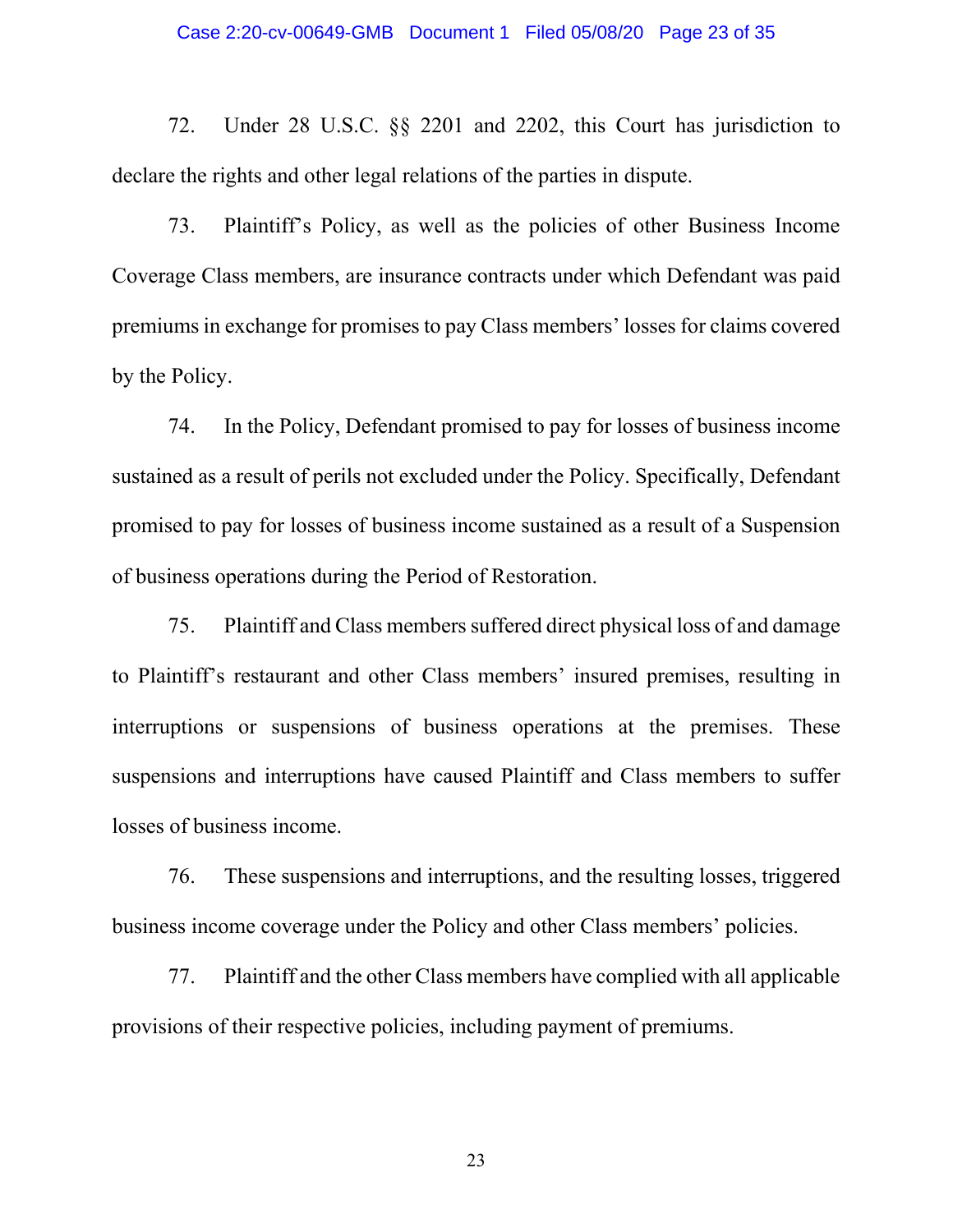### Case 2:20-cv-00649-GMB Document 1 Filed 05/08/20 Page 24 of 35

78. Defendant, without justification, dispute that the Policy and other Class members' policies provide coverage for these losses.

79. Plaintiff seeks a Declaratory Judgment that its Policy and other Class members' policies provide coverage for the losses of business income attributable to the facts set forth above.

80. An actual case or controversy exists regarding Plaintiff's and other Class members' rights and Defendant's obligations to reimburse Plaintiff and other Class members for the full amount of these losses. Accordingly, the Declaratory Judgment sought is justiciable.

WHEREFORE, Plaintiff requests that this Court enter a Declaratory Judgment declaring that the Policy and other Class members' policies provide coverage for Class members' losses of business income.

## **COUNT II: BREACH OF CONTRACT**

## **(On behalf of the Business Income Coverage Class)**

81. Plaintiff incorporates by reference and realleges each and every allegation contained above, as though fully set forth herein.

82. Plaintiff brings this Count both individually and on behalf of the other members of the Business Income Coverage Class.

83. Plaintiff's Policy, as well as the policies of other Business Income Coverage Class members, are insurance contracts under which Defendant was paid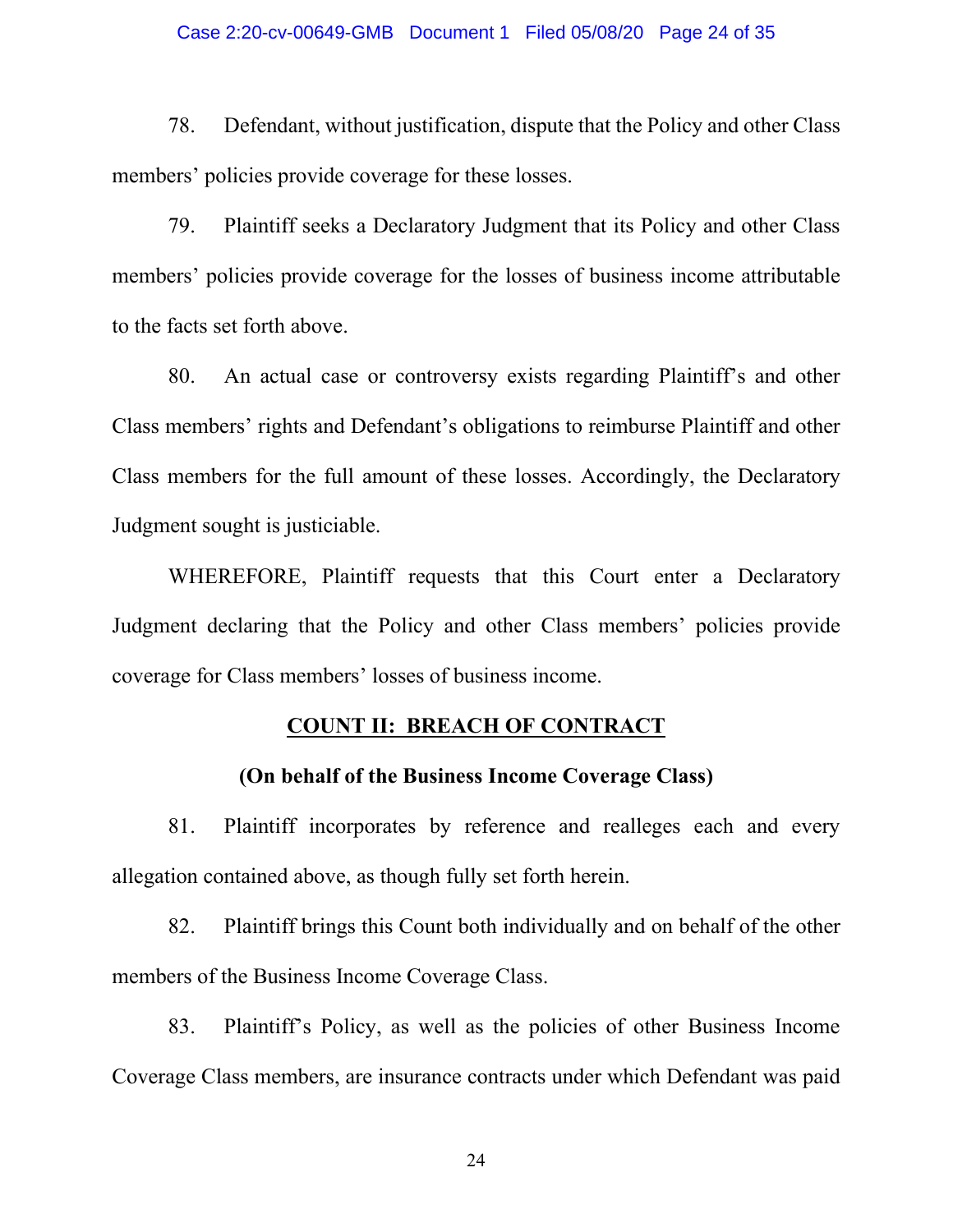#### Case 2:20-cv-00649-GMB Document 1 Filed 05/08/20 Page 25 of 35

premiums in exchange for promises to pay Class members' losses for claims covered by the Policy.

84. In the Policy, Defendant promised to pay for losses of business income incurred as a result of perils not excluded under the Policy. Specifically, Defendant promised to pay for losses of business income sustained as a result of a Suspension of business operations during the Period of Restoration.

85. Plaintiff and Class members have suffered a direct physical loss of and damage to Plaintiff's restaurant and other Class members' insured premises as a result of interruptions or suspensions of business operations at these premises. These interruptions and suspensions have caused Class members to suffer losses of business income.

86. These losses triggered business income coverage under both the Policy and other Class members' policies.

87. Plaintiff and the other Class members have complied with all applicable provisions of their respective policies, including payment of premiums.

88. Defendant, without justification and in bad faith, has denied coverage and refused performance under the Policy and other Class members' policies by denying coverage for these losses and expenses. Accordingly, Defendant is in breach of the Policy and other Class members' policies.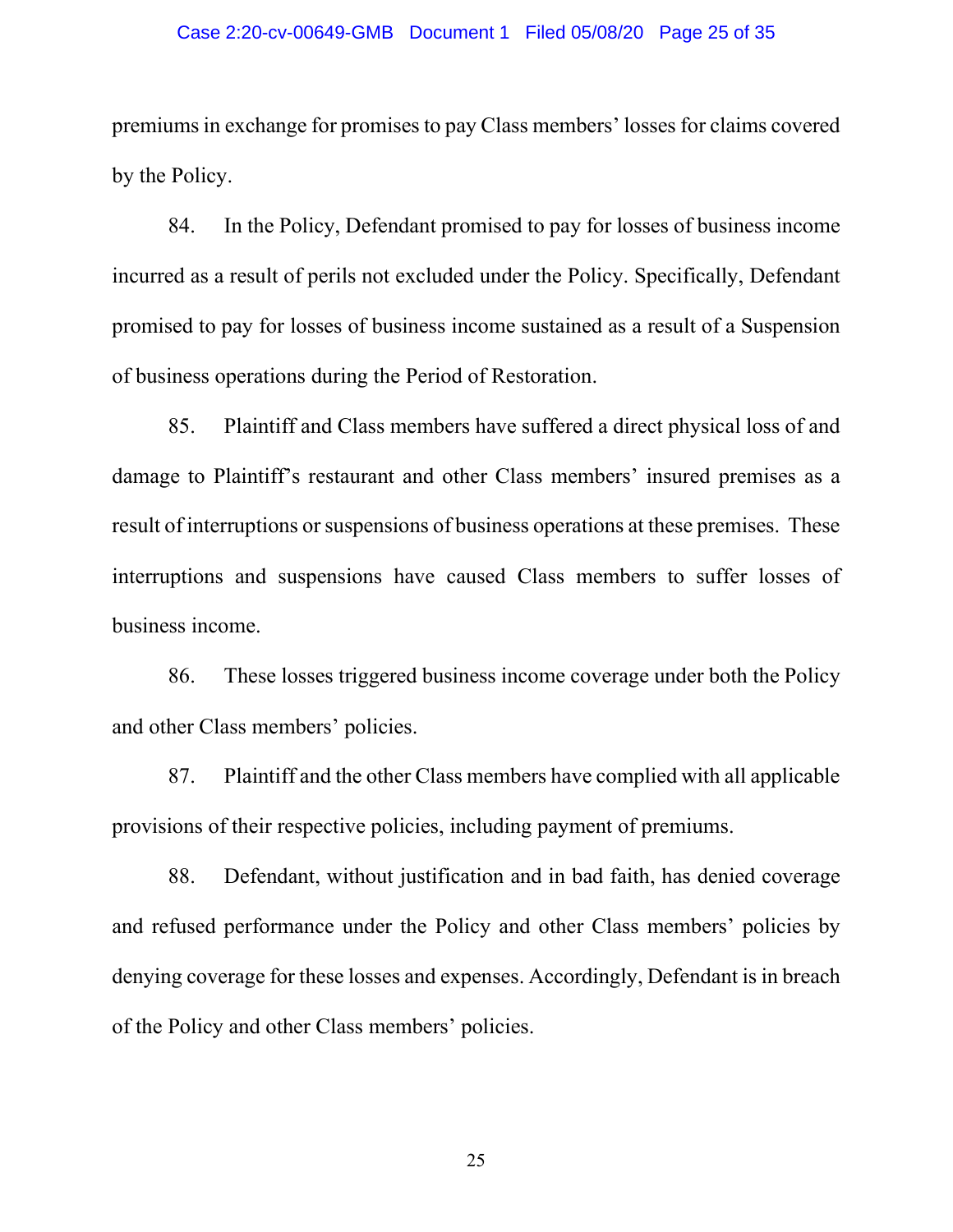89. As a result of Defendant's breaches of the Policy and other Class members' policies, Plaintiff and other Class members have suffered actual and substantial damages for which Defendant is liable.

WHEREFORE, Plaintiff, both individually and on behalf of other Class members, seeks compensatory damages resulting from Defendant's breaches of the Policy and other Class Members' policies and seek all other relief deemed appropriate by this Court.

### **COUNT III:**

# **DECLARATORY JUDGMENT**

## **(On behalf of the Extra Expense Coverage Class)**

90. Plaintiff incorporates by reference and realleges each and every allegation contained above, as though fully set forth herein.

91. Plaintiff brings this Count both individually and on behalf of the other members of the Extra Expense Coverage Class.

92. Under 28 U.S.C. §§ 2201 and 2202, this Court has jurisdiction to declare the rights and other legal relations of the parties in dispute.

93. Plaintiff's Policy, as well as the policies of other Extra Expense Coverage Class members, are insurance contracts under which Defendant was paid premiums in exchange for promises to pay Class members' losses for claims covered by the Policy.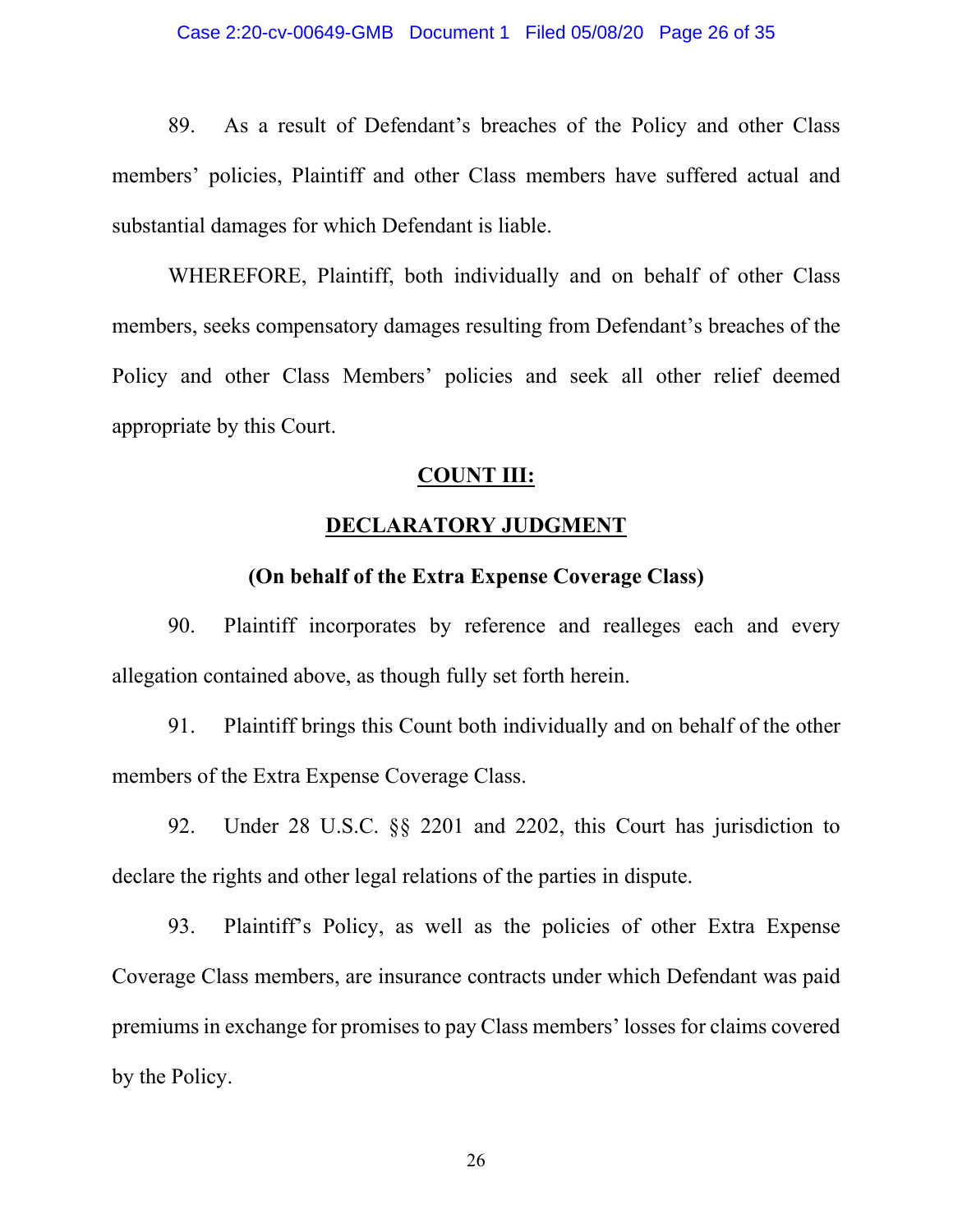#### Case 2:20-cv-00649-GMB Document 1 Filed 05/08/20 Page 27 of 35

94. Specifically, Defendant promised to pay for Extra Expenses incurred by Plaintiff and other Class members during the Period of Restoration that the insureds would not have incurred if there had been no loss or damage to the insured premises. These Extra Expenses include expenses to avoid or minimize the Suspension of business, continue operations, and to repair or replace property.

95. Plaintiff and Class members suffered direct physical loss of and damage to Plaintiff's restaurant and other Class members' insured premises, resulting in suspensions or interruptions of business operations at these premises. As a result, Plaintiff and other Class members have incurred Extra Expenses, as defined in the Policy and other Class members' policies.

96. These Expenses triggered Extra Expense coverage under the Policy and other Class members' policies.

97. Plaintiff and the other Class members have complied with all applicable provisions of their respective policies, including payment of premiums.

98. Defendant, without justification, disputes that the Policy and other Class members' policies provide coverage for these Extra Expenses.

99. Plaintiff, both individually and on behalf of the other members of the Extra Expense Coverage Class, seeks a Declaratory Judgment that its Policy, and those of other members of the Extra Expense Coverage Class, provides coverage for these Extra Expenses.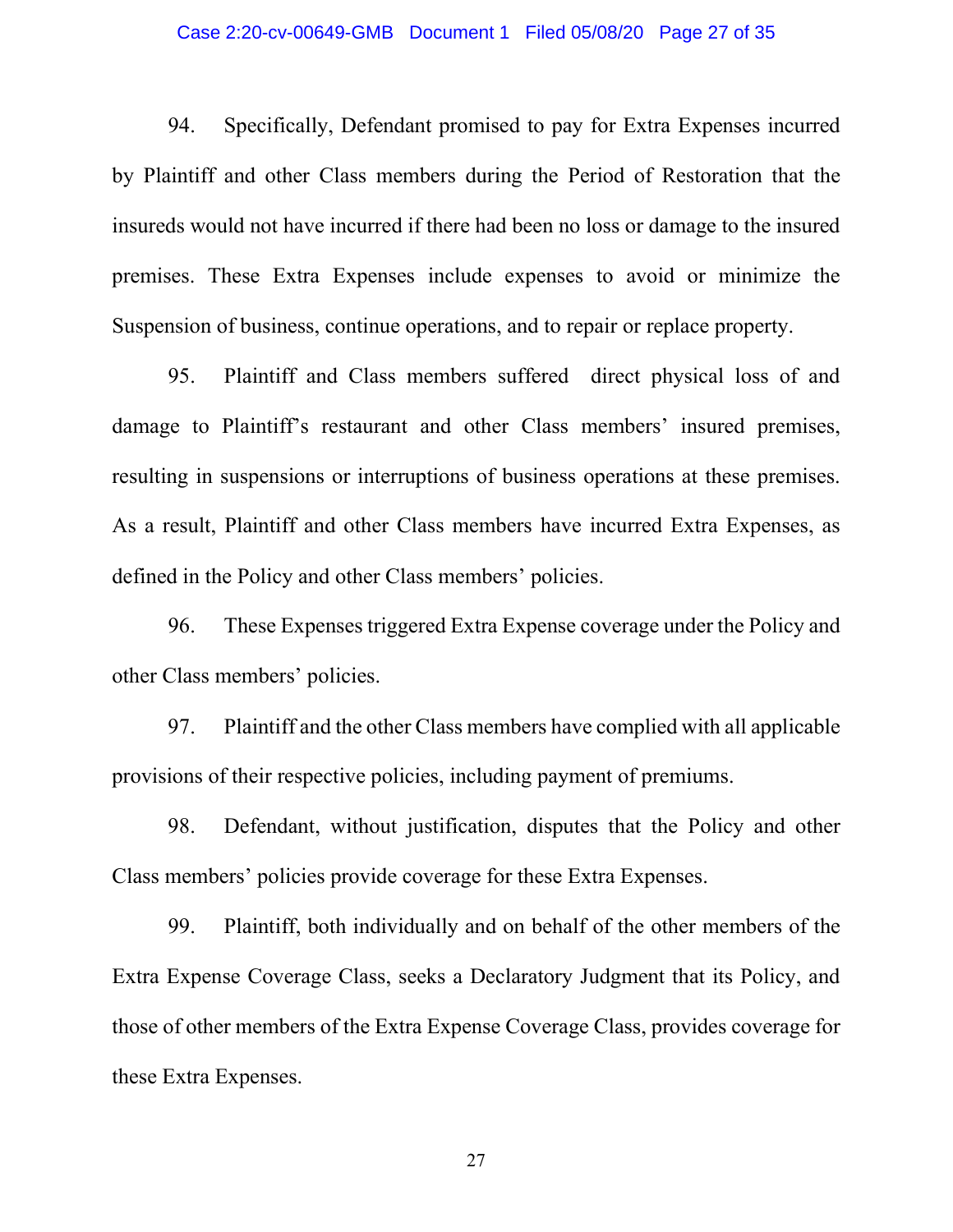100. An actual case or controversy exists regarding Class members' rights and Defendant's obligations under Class members' policies to reimburse Class members for these Extra Expenses. Accordingly, the Declaratory Judgment sought is justiciable.

WHEREFORE, Plaintiff requests that this Court enter a Declaratory Judgment declaring that the Policy and other Class members' policies provide coverage for Class members' Extra Expenses.

## **COUNT IV: BREACH OF CONTRACT**

## **(On behalf of the Extra Expense Coverage Class)**

101. Plaintiff incorporates by reference and realleges each and every allegation contained above, as though fully set forth herein.

102. Plaintiff brings this Count individually and on behalf of the other members of the Extra Expense Coverage Class.

103. Plaintiff's Policy, as well as the policies of other Extra Expense Coverage Class members, are insurance contracts under which Defendant was paid premiums in exchange for promises to pay Class members' losses for claims covered by the Policy.

104. Specifically, Defendant promised to pay for Extra Expenses incurred by Plaintiff and other Class members during the Period of Restoration that the insureds would not have incurred if there had been no loss or damage to the insured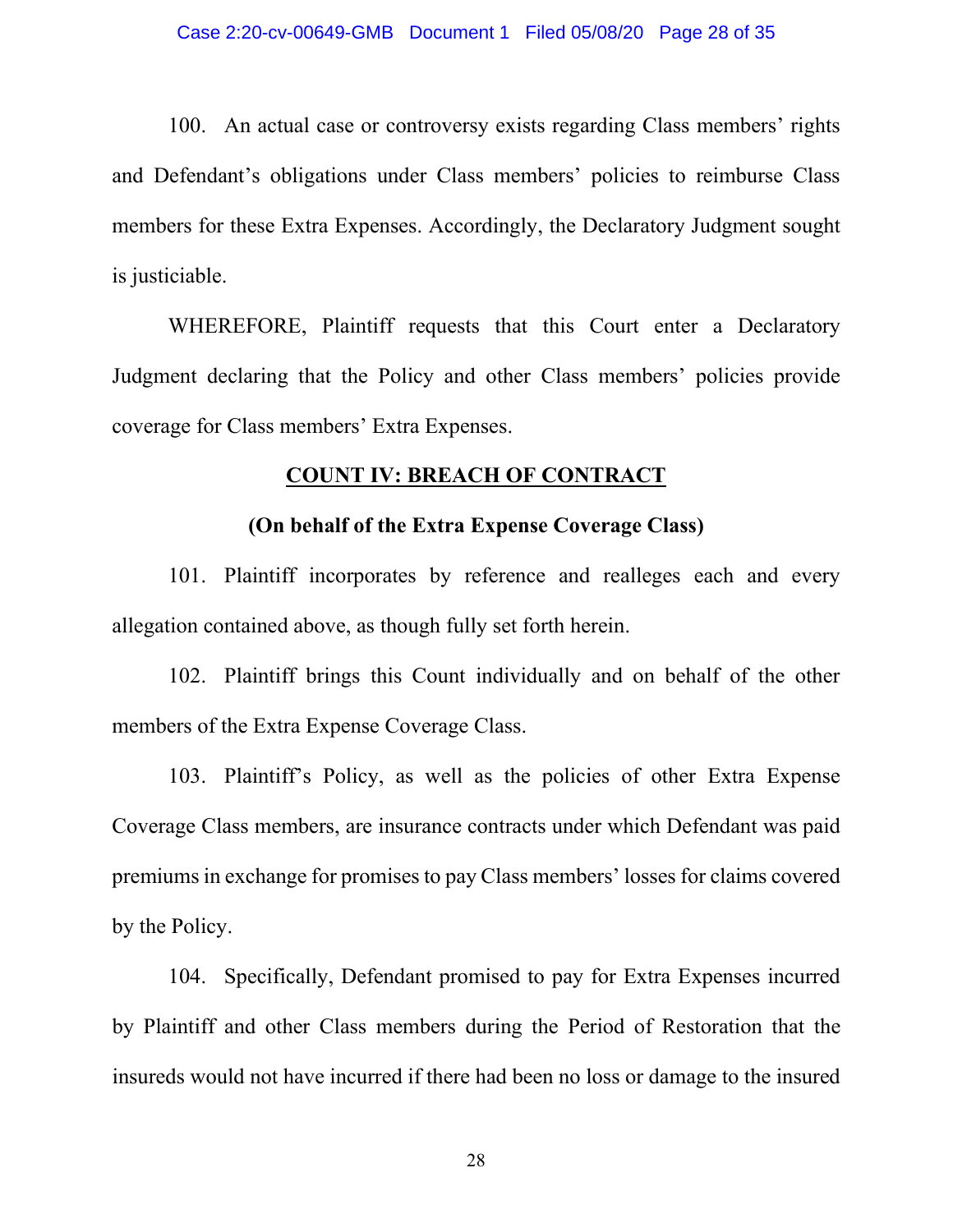### Case 2:20-cv-00649-GMB Document 1 Filed 05/08/20 Page 29 of 35

premises. These Extra Expenses include expenses to avoid or minimize the Suspension of business, continue operations, and to repair or replace property.

105. Plaintiff and Class members suffered direct physical loss of and damage to the Plaintiff's restaurant and other Class members' insured premises, resulting in suspensions and interruptions of business operations at these premises. These suspensions and interruptions have caused Class members to incur Extra Expenses.

106. These Expenses triggered Extra Expense coverage under the Policy and other Class members' policies.

107. Plaintiff and the other Class members have complied with all applicable provisions of the Policy, including payment of premiums.

108. Defendant, without justification and in bad faith, has denied coverage and refused performance under the Policy and other Class members' policies by denying coverage for these Extra Expenses. Accordingly, Defendant is in breach of the Policy and other Class members' policies.

109. As a result of Defendant's breaches of the Policy and other Class members' policies, Plaintiff and other Class members have suffered actual and substantial damages for which Defendant is liable.

WHEREFORE, Plaintiff, individually and on behalf of other Class members, seeks compensatory damages resulting from Defendant's breaches of the Policy and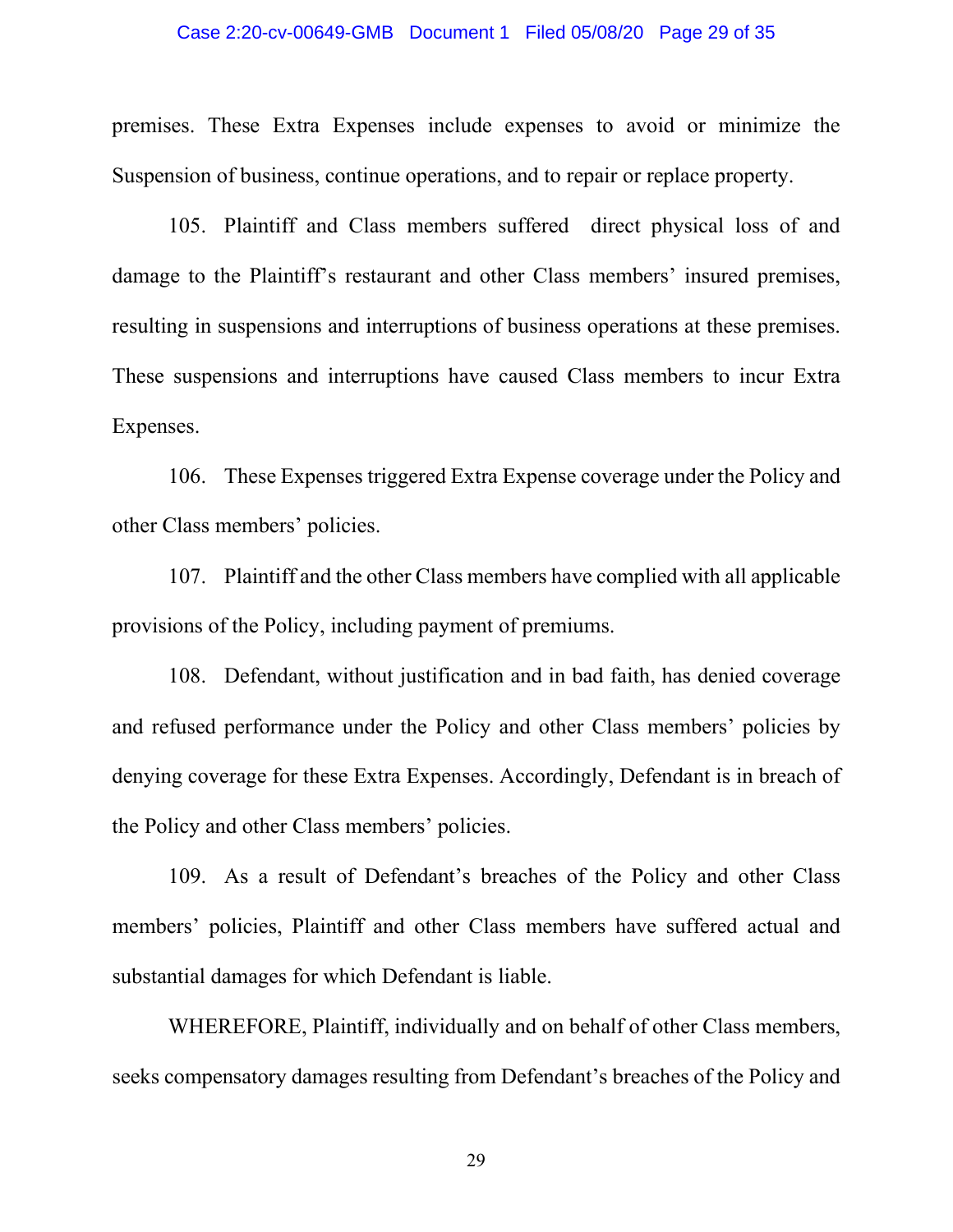other Class Members' policies and seek all other relief deemed appropriate by this Court.

# **COUNT V: DECLARATORY JUDGMENT**

# **(On behalf of the Civil Authority Coverage Class)**

110. Plaintiff incorporates by reference and realleges each and every allegation contained above, as though fully set forth herein.

111. Plaintiff brings this Count both individually and on behalf of the other members of the Civil Authority Coverage Class.

112. Under 28 U.S.C. §§ 2201 and 2202, this Court has jurisdiction to declare the rights and other legal relations of the parties in dispute.

113. Plaintiff's Policy, as well as the policies of other Civil Authority Coverage Class members, are insurance contracts under which Defendant was paid premiums in exchange for promises to pay Class members' losses for claims covered by the policies.

114. In the Policy and other Class members' policies, Defendant promised to pay for losses of business income sustained and extra expenses incurred when, among other things, a Covered Cause of Loss causes damage to property near the insured premises, the civil authority prohibits access to property near the insured premises, and the civil authority action is taken in response to dangerous physical conditions.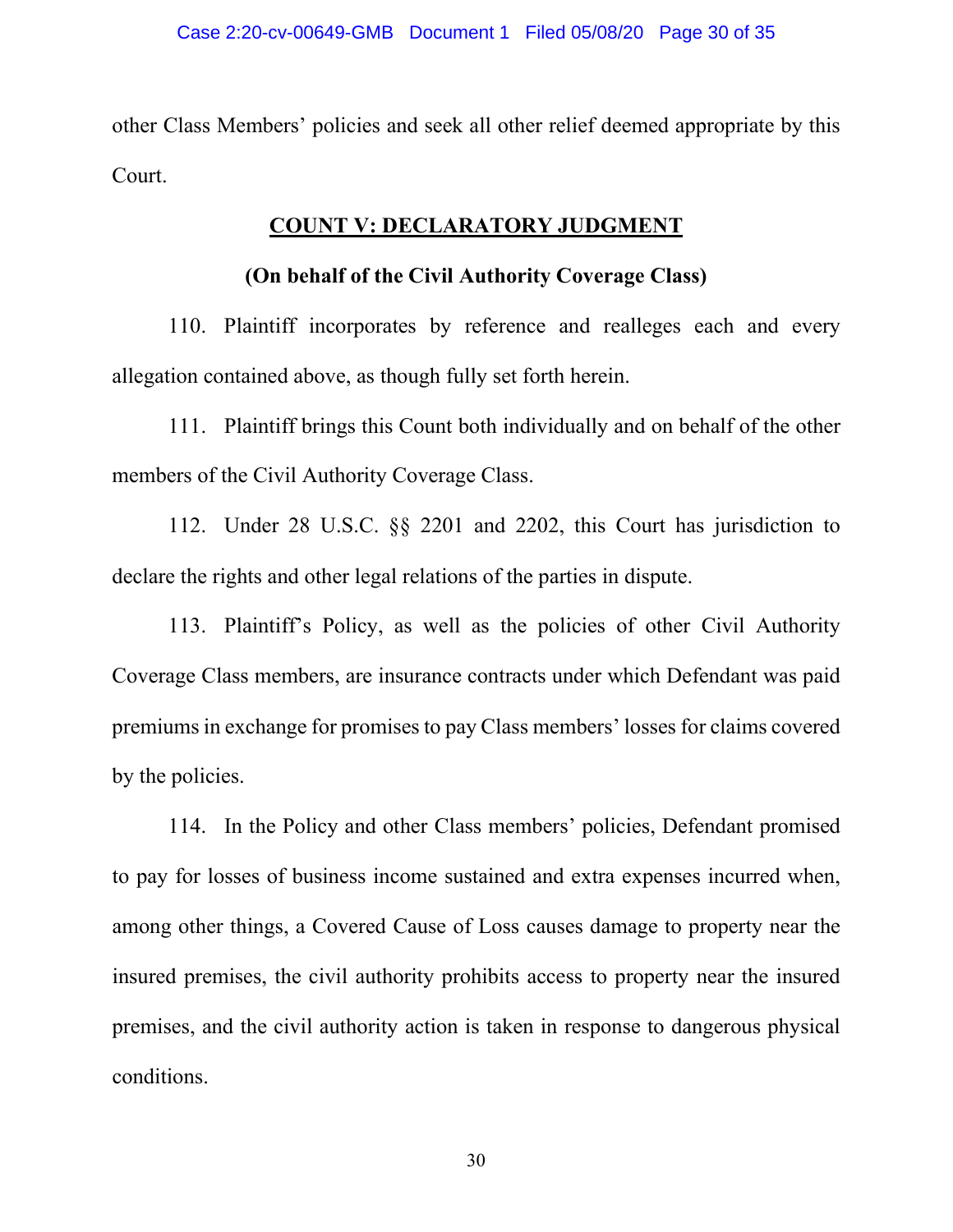### Case 2:20-cv-00649-GMB Document 1 Filed 05/08/20 Page 31 of 35

115. Plaintiff and other Class members have suffered losses and incurred expenses as a result of actions of civil authorities that prohibited access to insured premises under the Policy and Class members' policies.

116. These losses satisfied all requirements to trigger Civil Authority coverage under the Policy and other Class members' policies.

117. Plaintiff and the other Class members have complied with all applicable provisions of the Policy, including payment of premiums.

118. Defendant, without justification, disputes that the Policy provides coverage for these losses.

119. Plaintiff seeks a Declaratory Judgment that its Policy and other Class members' policies provide coverage for the losses that Class members have sustained and extra expenses they have incurred caused by actions of civil authorities.

120. An actual case or controversy exists regarding Class members' rights and Defendant's obligations under Class members' policies to reimburse Class members for these losses and extra expenses. Accordingly, the Declaratory Judgment sought is justiciable.

WHEREFORE, Plaintiff, both individually and on behalf of other Class members, requests that this Court enter a Declaratory Judgment declaring that the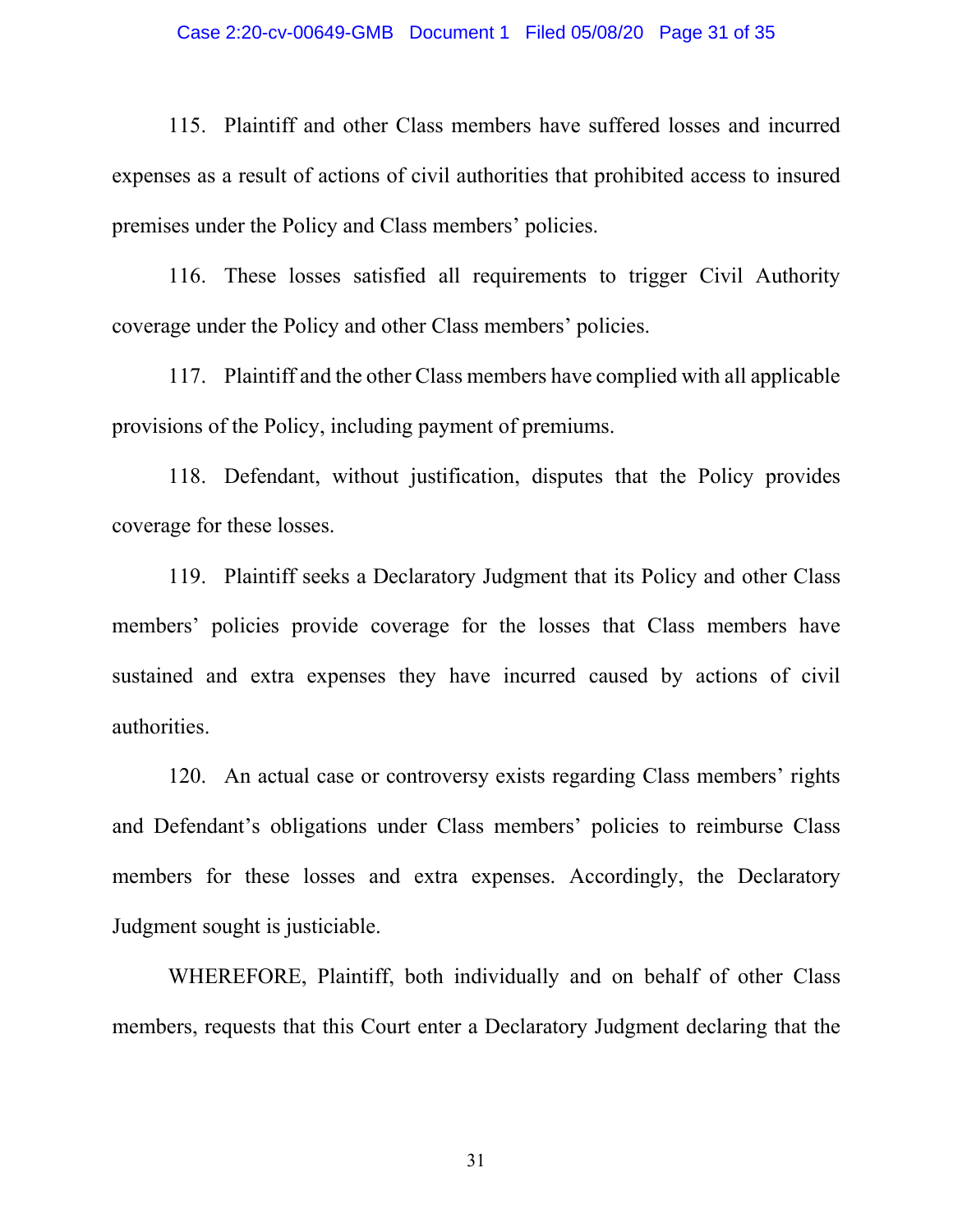Policy provides Civil Authority coverage for the losses and extra expenses incurred by Plaintiff and the other Class members.

# **COUNT VI: BREACH OF CONTRACT**

# **(On behalf of the Civil Authority Coverage Class)**

121. Plaintiff incorporates by reference and realleges each and every allegation contained above, as though fully set forth herein.

122. Plaintiff brings this Count individually and on behalf of the other members of the Civil Authority Coverage Class.

123. Plaintiff's Policy, as well as the policies of other Civil Authority Coverage Class members, are insurance contracts under which Defendant was paid premiums in exchange for promises to pay Class members' losses and expenses covered by the Policy.

124. In the Policy and other Class members' policies, Defendant promised to pay for losses of business income sustained and extra expenses incurred when a Covered Cause of Loss causes damage to property near the insured premises, the civil authority prohibits access to property near the insured premises, and the civil authority action is taken in response to dangerous physical conditions.

125. Plaintiff and other Class members have suffered losses and incurred expenses as a result of actions of civil authorities that prohibited access to insured premises under the Policy and Class members' policies.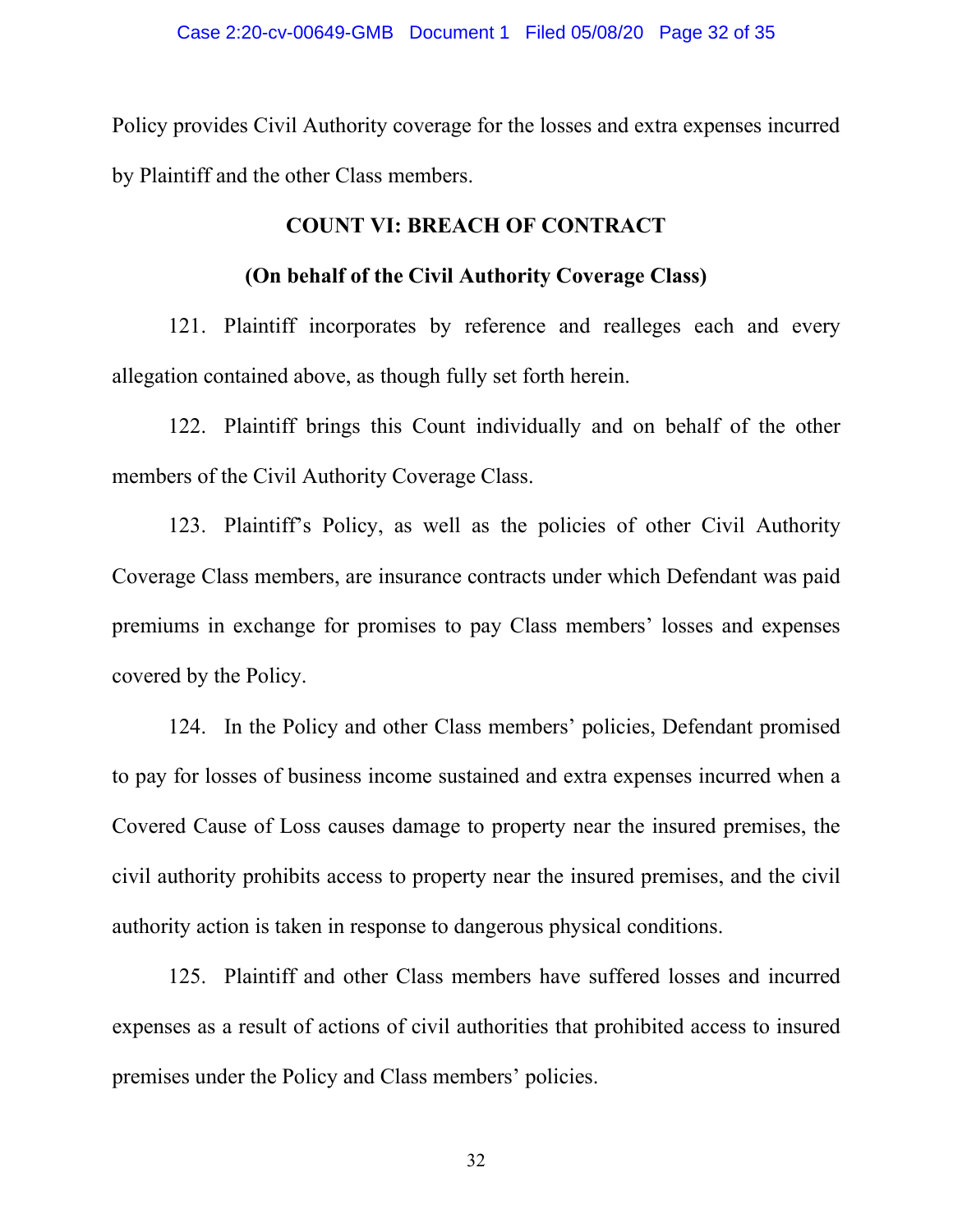### Case 2:20-cv-00649-GMB Document 1 Filed 05/08/20 Page 33 of 35

126. These losses satisfied all requirements to trigger Civil Authority coverage under the Policy and other Class members' policies.

127. Plaintiff and the other Class members have complied with all applicable provisions of the Policy, including payment of premiums.

128. Defendant, without justification and in bad faith, has refused performance under the Policy and other Class members' policies by denying coverage for these losses and expenses. Accordingly, Defendant is in breach of the Policy and other Class members' policies.

129. As a result of Defendant's breaches of the Policy and other Class members' policies, Plaintiff and other Class members have suffered actual and substantial damages for which Defendant is liable.

WHEREFORE, Plaintiff seeks compensatory damages resulting from Defendant's breaches of the Policy and other Class members' policies. and seek all other relief deemed appropriate by this Court.

### **PRAYER FOR RELIEF**

WHEREFORE, Plaintiff respectfully requests that the Court enter judgment in its favor and against Defendant, as follows:

A. Entering an order certifying the proposed Classes, designating Plaintiff as Class representative, and appointing Plaintiff's undersigned attorneys as Counsel for the Classes;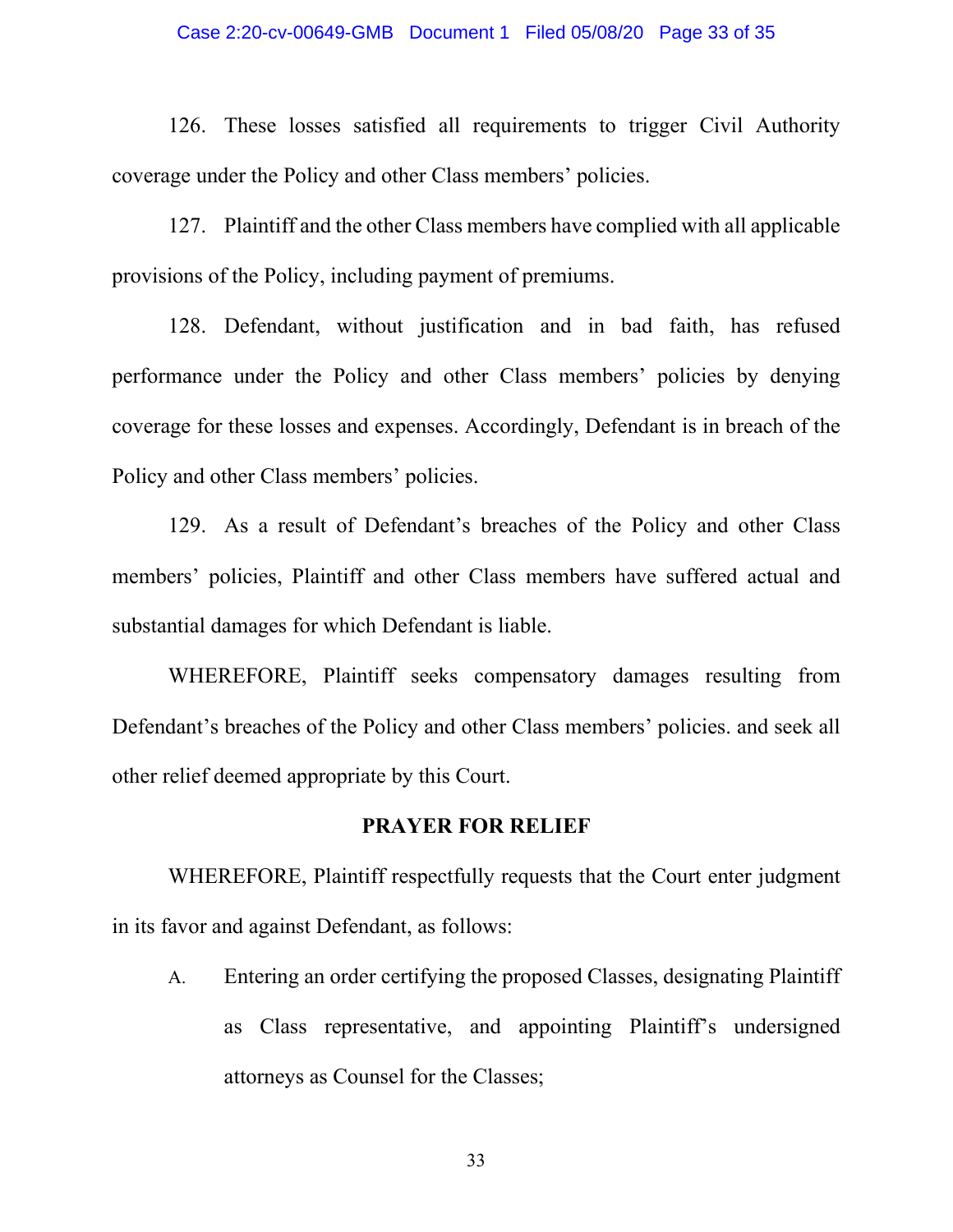- B. Entering declaratory judgments on Counts I, III, and V in favor of Plaintiff and the members of the Business Income Coverage Class, Extra Expense Coverage Class and Civil Authority Coverage Class as follows:
	- i. That all Business Income, Civil Authority and Extra Expense losses and expenses incurred and sustained based on the facts and circumstances set forth above are insured and covered losses and expenses under Plaintiff's and Class members' policies; and
	- ii. Defendant The Cincinnati Insurance Companies is obligated to pay for the full amount of the Business Income, Civil Authority and Extra Expense losses and expenses sustained and incurred, and to be sustained and incurred, based on the facts and circumstances set forth above are insured and covered losses and expenses under Plaintiff and Class members' policies;
- C. Entering judgments on counts II, IV, and VI in favor of Plaintiff and the members of the Business Income Coverage Class, Extra Expense Coverage Class and Civil Authority Coverage Class, and awarding damages for breach of contract in an amount to be determined at trial;
- D. An order requiring Defendant to pay both pre- and post-judgment interest on any amounts awarded;